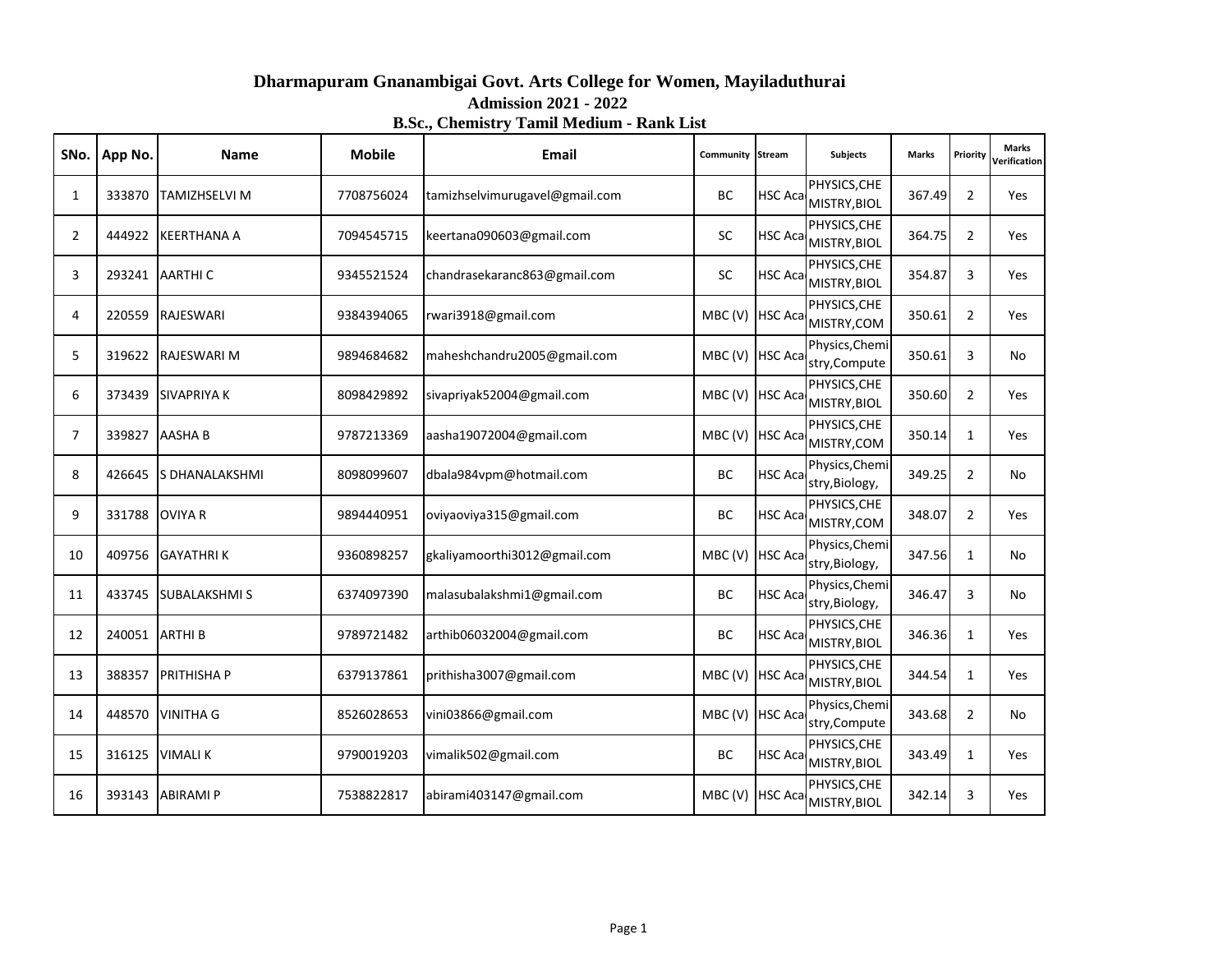| SNo. | App No. | Name                   | <b>Mobile</b> | <b>Email</b>                  | <b>Community Stream</b>      |                | <b>Subjects</b>                   | <b>Marks</b> | Priority       | <b>Marks</b><br>Verification |
|------|---------|------------------------|---------------|-------------------------------|------------------------------|----------------|-----------------------------------|--------------|----------------|------------------------------|
| 17   | 251434  | NARMADHA M             | 6384253899    | mnarmadha1976@gmail.com       | MBC (V) HSC Aca              |                | PHYSICS, CHE<br>MISTRY, BIOL      | 341.49       | $\overline{2}$ | Yes                          |
| 18   | 510137  | <b>SNAHA</b>           | 6383011679    | snehaselvamani360@gamil.com   | <b>SC</b>                    | HSC Aca        | PHYSICS, CHE<br>MISTRY, BIOL      | 339.10       | 3              | Yes                          |
| 19   | 251619  | <b>AARTHIP</b>         | 9047792055    | aarthiponnusamy7@gmail.com    | ВC                           | HSC Aca        | PHYSICS, CHE<br>MISTRY, BOTA      | 338.68       | 3              | <b>Yes</b>                   |
| 20   | 487385  | <b>LAVANYA R</b>       | 8870987076    | lavanyaravi167@gmail.com      | BC                           | HSC Aca        | PHYSICS, CHE<br>MISTRY, BIOL      | 337.47       | $\overline{7}$ | Yes                          |
| 21   | 471574  | ABINAYA E              | 6382294489    | bbosco484@gmail.com           | BC                           | HSC Aca        | PHYSICS, CHE<br>MISTRY, COM       | 337.46       | 1              | Yes                          |
| 22   | 254103  | SIVARANJANI K          | 8524038572    | sivaranjanikalidoss@gmail.com | MBC (V) HSC Aca              |                | PHYSICS, CHE<br>MISTRY, BIOL      | 337.39       | $\mathbf{1}$   | Yes                          |
| 23   | 422945  | <b>ASWINI S</b>        | 7402061540    | elaiyarajam1992@gmail.com     | <b>SC</b>                    | HSC Aca        | PHYSICS, CHE<br>MISTRY, BIOL      | 336.60       | $\mathbf{1}$   | Yes                          |
| 24   | 427278  | <b>RAMYASRI R</b>      | 8973512733    | ramyasriramanathan@gmail.com  | SC                           | HSC Aca        | PHYSICS, CHE<br>MISTRY, COM       | 336.50       | $\mathbf{1}$   | Yes                          |
| 25   | 391819  | <b>VIJAYALAKSHMI K</b> | 9655892549    | suryasurya9741@gmail.com      | ВC                           | HSC Aca        | Physics, Chemi<br>stry, Botany, Z | 334.80       | $\mathbf{1}$   | No                           |
| 26   | 404703  | <b>KARTHIKA D</b>      | 7094251197    | keerthana5674@gmail.com       | MBC(V)                       | <b>HSC Aca</b> | PHYSICS, CHE<br>MISTRY, COM       | 332.82       | $\overline{3}$ | Yes                          |
| 27   | 307423  | <b>VANISRI A</b>       | 8946029056    | vanisrianbu2003@gmail.com     | BC                           | HSC Aca        | PHYSICS, CHE<br>MISTRY, BIOL      | 330.54       | $\mathbf{1}$   | Yes                          |
| 28   | 455798  | <b>NIVETHAT</b>        | 6383716286    | nivethat0208@gmail.com        | <b>SC</b>                    | HSC Aca        | Physics, Chemi<br>stry, Biology,  | 329.08       | 3              | No                           |
| 29   | 460604  | <b>NIVETHAT</b>        | 9843044790    | thirunvukkrasu464@gmail.com   | <b>SC</b>                    | HSC Aca        | Physics, Chemi<br>stry, Biology,  | 329.08       | $\mathbf{1}$   | No                           |
| 30   | 435398  | <b>VINOTHINI R</b>     | 9384712490    | vinoragu2004@gmail.com        | <b>MBC AND</b><br><b>DNC</b> | HSC Aca        | PHYSICS, CHE<br>MISTRY, BIOL      | 327.36       | $\mathbf{1}$   | <b>Yes</b>                   |
| 31   | 299550  | <b>PONVIZHI K</b>      | 7094830350    | nathansatta8@gmail.com        | MBC(V)                       | <b>HSC Aca</b> | PHYSICS, CHE<br>MISTRY, BIOL      | 326.60       | 3              | Yes                          |
| 32   | 416074  | <b>ARCHANAS</b>        | 8838163169    | archanasantha16@gmail.com     | SC                           | HSC Aca        | PHYSICS, CHE<br>MISTRY, BOTA      | 326.22       | 5              | Yes                          |
| 33   |         | 503658 RAMALI R        | 9626926215    | ragulraji2905@gmail.com       | SC                           | HSC Aca        | PHYSICS, CHE<br>MISTRY, BIOL      | 325.96       | 3              | <b>Yes</b>                   |
| 34   |         | 461882 BOOMIKA J       | 8760308358    | boomikaj11@gmail.com          | SC                           | HSC Aca        | PHYSICS, CHE<br>MISTRY, BIOL      | 325.64       | $\overline{2}$ | Yes                          |

**B.Sc., Chemistry Tamil Medium - Rank List**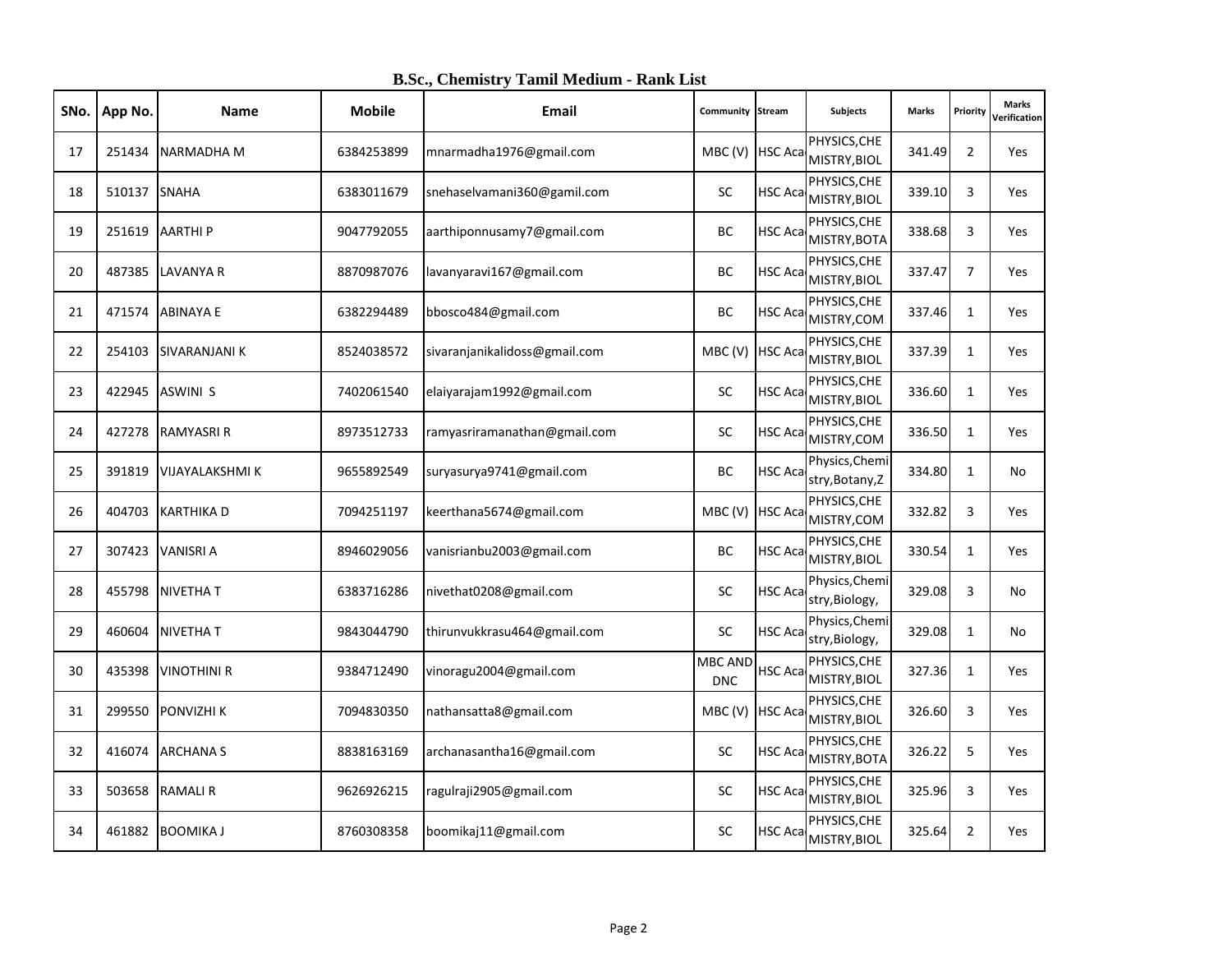| SNo. | App No. | Name                  | <b>Mobile</b> | Email                           | <b>Community Stream</b> |                | <b>Subjects</b>                   | <b>Marks</b> | Priority       | <b>Marks</b><br>Verification |
|------|---------|-----------------------|---------------|---------------------------------|-------------------------|----------------|-----------------------------------|--------------|----------------|------------------------------|
| 35   | 244966  | <b>EZHILARASI M</b>   | 9842340021    | ezhumalaikm@gmail.com           | MBC (V) HSC Aca         |                | PHYSICS, CHE<br>MISTRY, BIOL      | 325.19       | $\mathbf{1}$   | <b>Yes</b>                   |
| 36   | 398213  | LAVANYA M             | 8056750682    | aruldossmohandoss026@gmail.com  | <b>SC</b>               | HSC Aca        | Physics, Chemi<br>stry, Botany, Z | 325.08       | $\overline{2}$ | No                           |
| 37   | 508981  | <b>C.SABITHA</b>      | 9361587909    | sabithavalarmathi2604@gmail.com | SC                      | <b>HSC Aca</b> | Physics, Chemi<br>stry, Biology,  | 324.92       | $\mathbf{1}$   | No                           |
| 38   | 240588  | <b>ABISRI B</b>       | 9698064857    | settu7767@gmail.com             | <b>SC</b>               | HSC Aca        | PHYSICS, CHE<br>MISTRY, BOTA      | 324.56       | $\mathbf{1}$   | Yes                          |
| 39   | 363421  | <b>AROCKIA LESY A</b> | 9659880205    | dossadossa222@gmail.com         | BC                      | HSC Aca        | PHYSICS, CHE<br>MISTRY, BOTA      | 323.99       | $\mathbf{1}$   | Yes                          |
| 40   | 508433  | <b>DEVIKA S</b>       | 9344865704    | devikaselvarasu@gmail.com       | MBC (V) HSC Aca         |                | PHYSICS, CHE<br>MISTRY, BIOL      | 322.86       | 3              | Yes                          |
| 41   | 302461  | <b>VETRISELVI M</b>   | 7708936785    | sankar2021ff@gmail.com          | MBC (V) HSC Aca         |                | PHYSICS, CHE<br>MISTRY, BIOL      | 322.71       | $\mathbf{1}$   | Yes                          |
| 42   | 373673  | <b>THULASIK</b>       | 9965259635    | KK223636@GMAIL.COM              | MBC (V) HSC Aca         |                | PHYSICS, CHE<br>MISTRY, BIOL      | 322.43       | $\overline{2}$ | Yes                          |
| 43   | 353911  | SRI MATHI M           | 9789330258    | srimathi20041407@gmail.com      | ВC                      | HSC Aca        | PHYSICS, CHE<br>MISTRY, COM       | 322.36       | $\overline{2}$ | <b>Yes</b>                   |
| 44   | 298261  | <b>ANITHA S</b>       | 6369968021    | anithamuthu978@gmail.com        | MBC(V)                  | <b>HSC Aca</b> | PHYSICS, CHE<br>MISTRY, BIOL      | 322.13       | $\mathbf{1}$   | Yes                          |
| 45   | 271339  | <b>ATCHAYA</b>        | 9487442892    | atchayad2004@gmail.com          | SC                      | HSC Aca        | PHYSICS, CHE<br>MISTRY, BIOL      | 320.34       | $\mathbf{1}$   | Yes                          |
| 46   | 424271  | <b>DEEPAVARSHINIT</b> | 9944535973    | tamil9944535973@gmail.com       | SC                      | HSC Aca        | PHYSICS, CHE<br>MISTRY, BIOL      | 320.11       | $\mathbf{1}$   | Yes                          |
| 47   | 463077  | <b>SANTHIYA S</b>     | 9342390964    | santhiyasanmuga2003@gmail.com   | BC AND DI HSC Aca       |                | PHYSICS, CHE<br>MISTRY, BOTA      | 319.83       | $\mathbf{1}$   | Yes                          |
| 48   | 282633  | <b>GAYATHRI M</b>     | 8098932466    | kamalaitamilba@gmail.com        | BC AND DI HSC Aca       |                | PHYSICS, CHE<br>MISTRY, BIOL      | 319.36       | $\mathbf{1}$   | <b>Yes</b>                   |
| 49   | 377463  | <b>NIGASHINI K</b>    | 9976278251    | nigalatha@gmail.com             | SC                      | HSC Aca        | PHYSICS, CHE<br>MISTRY, BIOL      | 319.10       | 3              | Yes                          |
| 50   | 335135  | <b>SUBITHA R</b>      | 9698236301    | subitharamesh1023@gmail.com     | SC                      | HSC Aca        | PHYSICS, CHE<br>MISTRY, BIOL      | 318.99       | $\overline{3}$ | Yes                          |
| 51   | 458407  | THIRISHA R            | 8248981089    | THIRISHAR062004@GMAIL.COM       | <b>SC</b>               | <b>HSC Aca</b> | PHYSICS, CHE<br>MISTRY, BOTA      | 318.57       | $\mathbf{1}$   | <b>Yes</b>                   |
| 52   | 383606  | PREMA                 | 8754207875    | premasasikumar2004@gmail.com    | <b>SC</b>               | <b>HSC Aca</b> | PHYSICS, CHE<br>MISTRY, BIOL      | 318.42       | $\mathbf{1}$   | Yes                          |

**B.Sc., Chemistry Tamil Medium - Rank List**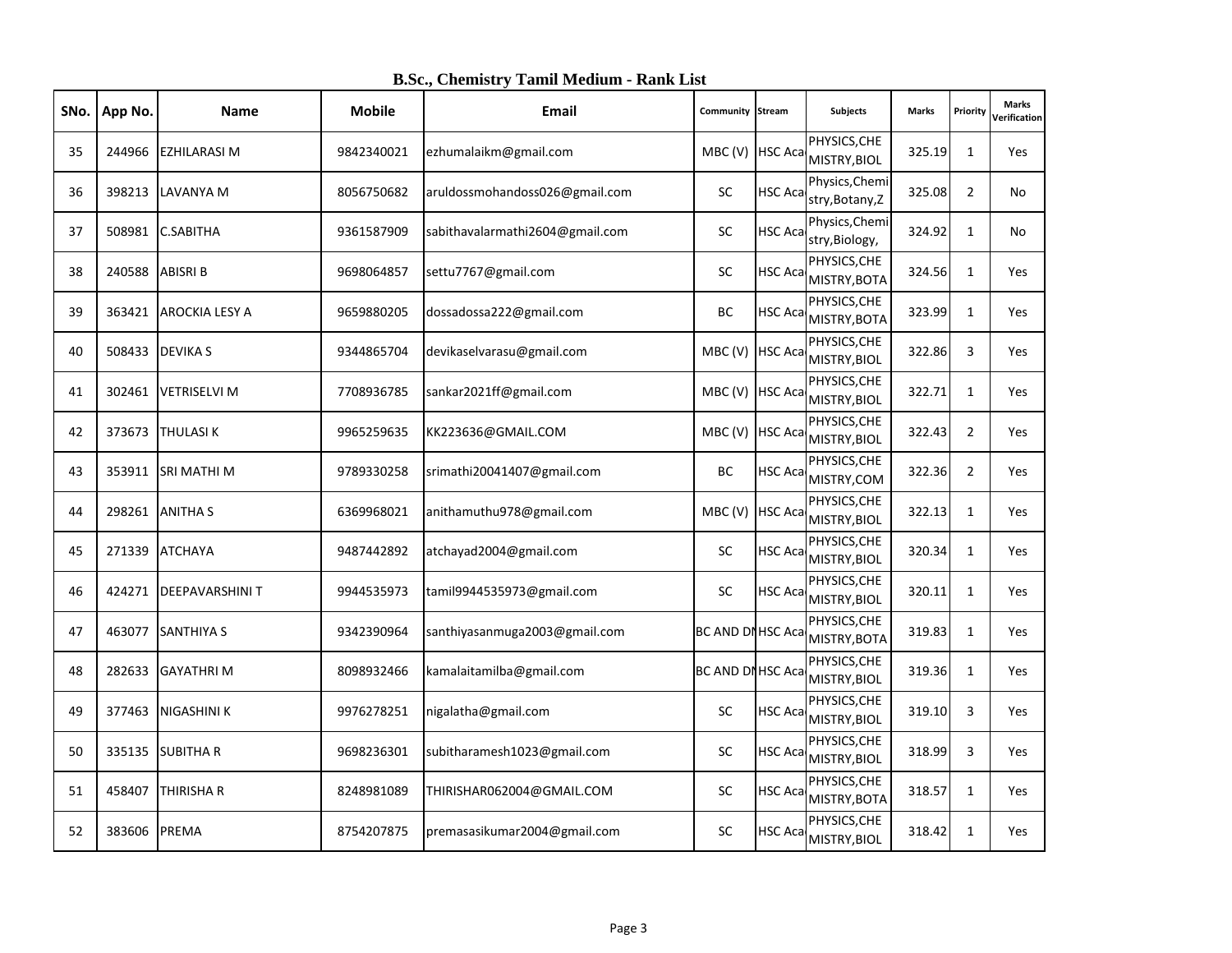| SNo. | App No. | <b>Name</b>              | <b>Mobile</b> | <b>Email</b>                      | <b>Community Stream</b> |                | Subjects                             | <b>Marks</b> | Priority       | <b>Marks</b><br>Verification |
|------|---------|--------------------------|---------------|-----------------------------------|-------------------------|----------------|--------------------------------------|--------------|----------------|------------------------------|
| 53   | 441127  | <b>PRATHISHAT</b>        | 9626179904    | prathishat2021@gmail.com          | <b>SC</b>               | <b>HSC Aca</b> | PHYSICS, CHE<br>MISTRY, BIOL         | 317.49       | $\mathbf{1}$   | <b>Yes</b>                   |
| 54   | 348070  | SANGEETHA V              | 9384491253    | estharrajg02@gmail.com            | <b>SC</b>               |                | PHYSICS, CHE<br>HSC Aca MISTRY, BOTA | 317.15       | $\mathbf{1}$   | Yes                          |
| 55   | 216502  | <b>HARINIPRIYAK</b>      | 9344530079    | kannankannan2124722@gmail.com     | SC                      | <b>HSC Aca</b> | PHYSICS, CHE<br>MISTRY, BIOL         | 316.68       | $\mathbf{1}$   | <b>Yes</b>                   |
| 56   | 380924  | <b>PRITHAN</b>           | 9789372950    | priyanka2017ecn@gmail.com         | SC                      | <b>HSC Aca</b> | PHYSICS, CHE<br>MISTRY, BIOL         | 316.39       | $\overline{2}$ | Yes                          |
| 57   | 485339  | <b>SAILAJA</b>           | 7868005573    | sailajaraman2004@gmail.com        | SC                      | HSC Aca        | Physics, Chemi<br>stry, Botany, Z    | 316.22       | 1              | No                           |
| 58   | 308489  | <b>VENNILA A</b>         | 9344379986    | venik9616@gmail.com               | MBC (V) HSC Aca         |                | PHYSICS, CHE<br>MISTRY, BOTA         | 316.00       | $\overline{2}$ | Yes                          |
| 59   | 340304  | <b>JAYASRI</b>           | 6385754822    | janujayasri2004@gmail.com         | SC                      | HSC Aca        | PHYSICS, CHE<br>MISTRY, BIOL         | 315.49       | $\overline{2}$ | Yes                          |
| 60   | 335785  | <b>KARPAGA RANJANI P</b> | 8675746061    | karpagaranajani@gmail.com         | <b>SC</b>               | HSC Aca        | PHYSICS, CHE<br>MISTRY, BIOL         | 314.79       | $\mathbf{1}$   | Yes                          |
| 61   | 432721  | <b>SELVAPRIYA S</b>      | 9600524597    | navaneethank521@gmail.com         | MBC (V) HSC Aca         |                | PHYSICS, CHE<br>MISTRY, BIOL         | 314.12       | 3              | Yes                          |
| 62   | 339748  | PRIYADHARSHINI B         | 9715353935    | keerthigamanju20@gmail.com        | <b>MBC</b>              | HSC Aca        | PHYSICS, CHE<br>MISTRY, BOTA         | 312.57       | $\mathbf{1}$   | Yes                          |
| 63   | 400316  | <b>RANJANI V</b>         | 8608252941    | velubaluthamil@gmail.com          | MBC (V) HSC Aca         |                | PHYSICS, CHE<br>MISTRY, BIOL         | 312.51       | $\mathbf{1}$   | <b>Yes</b>                   |
| 64   | 375427  | <b>SWATHI B</b>          | 7639230912    | suwathibasker001@gmail.com        | MBC (V) HSC Aca         |                | PHYSICS, CHE<br>MISTRY, BIOL         | 312.18       | $\overline{2}$ | Yes                          |
| 65   | 438114  | <b>VIJAYALAKSHMI R</b>   | 8825944315    | ravivino045@gmail.com             | <b>SC</b>               | HSC Aca        | PHYSICS, CHE<br>MISTRY, BOTA         | 312.11       | $\mathbf{1}$   | Yes                          |
| 66   | 465021  | <b>BOOMIKA M</b>         | 8220524046    | boomikamathi11112003@gmail.com    | <b>SC</b>               | HSC Aca        | PHYSICS, CHE<br>MISTRY, BOTA         | 311.83       | $\overline{2}$ | Yes                          |
| 67   | 287257  | DEEPIKA.J                | 8754083172    | deepikaj1904@gmail.com            | SC                      | HSC Aca        | PHYSICS, CHE<br>MISTRY, BIOL         | 309.85       | $\mathbf{1}$   | Yes                          |
| 68   | 254513  | YOGASRI K                | 9442460031    | vishnuvenkatvenkatpriya@gmail.com | MBC (V) HSC Aca         |                | PHYSICS, CHE<br>MISTRY, BIOL         | 309.81       | $\mathbf{1}$   | <b>Yes</b>                   |
| 69   | 304655  | <b>DHARSHINI K</b>       | 9361488168    | kamalraj152001@gmail.com          | <b>SC</b>               | HSC Aca        | PHYSICS, CHE<br>MISTRY, BOTA         | 309.54       | $\mathbf{1}$   | <b>Yes</b>                   |
| 70   | 227189  | <b>ABINAYA J</b>         | 9629946578    | subashankar1212@gmail.com         | SC                      |                | PHYSICS, CHE<br>HSC Aca MISTRY, BIOL | 309.37       | $\mathbf{1}$   | Yes                          |

**B.Sc., Chemistry Tamil Medium - Rank List**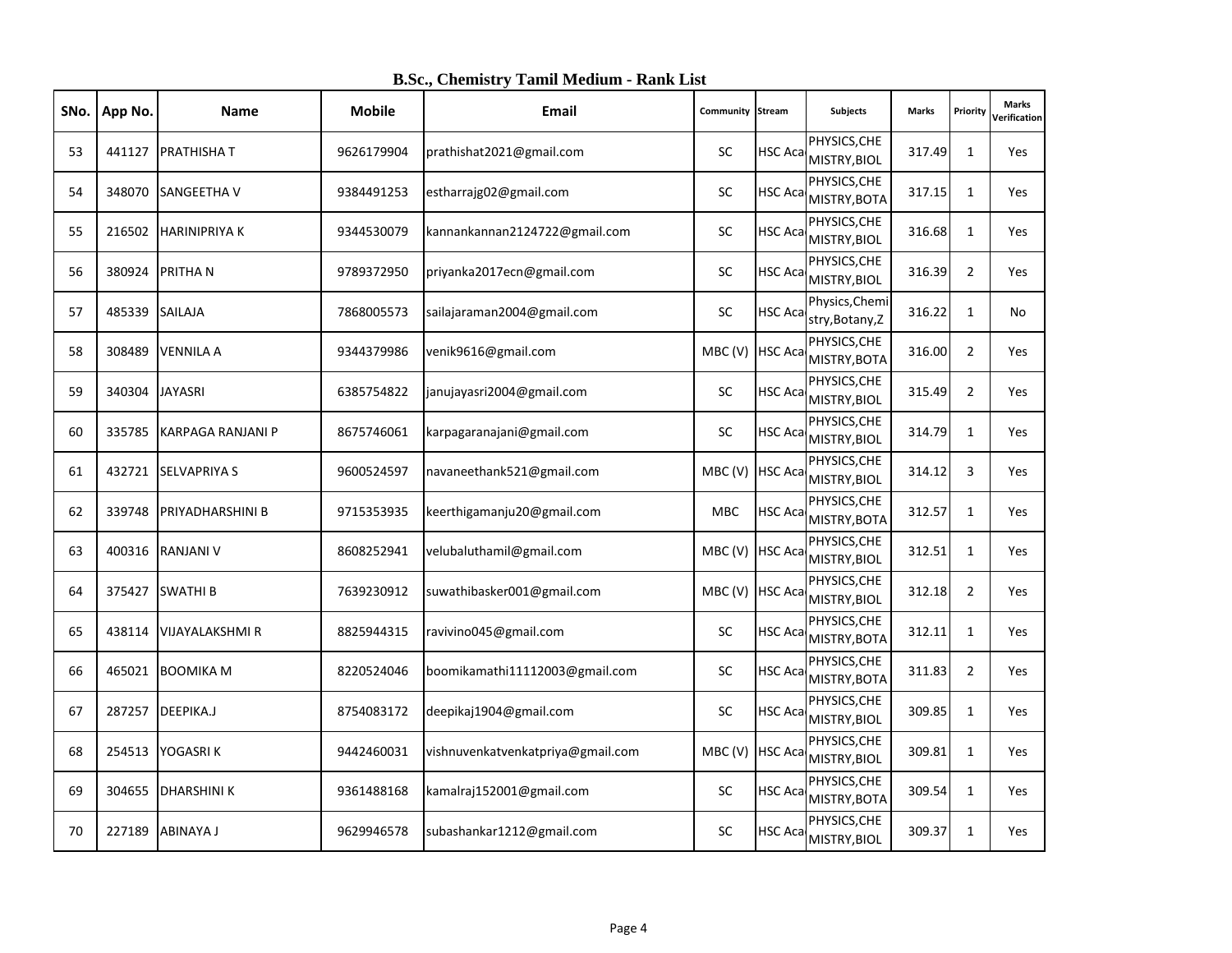| SNo. | App No. | Name                    | <b>Mobile</b> | <b>Email</b>                               | Community Stream |                | Subjects                             | <b>Marks</b> | Priority       | <b>Marks</b><br>Verification |
|------|---------|-------------------------|---------------|--------------------------------------------|------------------|----------------|--------------------------------------|--------------|----------------|------------------------------|
| 71   | 456088  | G.SHANMUGAPRIYA         | 9585019418    | shanmu@gmail.com                           | ВC               | <b>HSC Aca</b> | Physics, Chemi<br>stry, Botany, Z    | 308.97       | $\overline{2}$ | No                           |
| 72   | 470494  | <b>MONISHA</b>          | 9786119834    | srivalli185910@gmail.com                   | ВC               | HSC Aca        | PHYSICS, CHE<br>MISTRY, BIOL         | 308.76       | $\mathbf{1}$   | Yes                          |
| 73   | 420401  | <b>DIVYADHARSHINI N</b> | 9790346968    | muthumozhikanchi@gmail.com                 | <b>SC</b>        | <b>HSC Aca</b> | PHYSICS, CHE<br>MISTRY, BIOL         | 308.14       | $\overline{2}$ | <b>Yes</b>                   |
| 74   | 366253  | <b>NANDHINI M</b>       | 8667015590    | nandhinimari0806@gmail.com                 | BC               | <b>HSC Aca</b> | Physics, Chemi<br>stry, Biology, C   | 308.11       | $\mathbf{1}$   | No                           |
| 75   | 335930  | <b>ABINAYA M</b>        | 9585769637    | abinayam15012004@gmail.com                 | MBC (V) HSC Aca  |                | PHYSICS, CHE<br>MISTRY, BIOL         | 307.84       | $\overline{2}$ | Yes                          |
| 76   | 415879  | <b>SANTHIYA S</b>       | 9688984468    | nps833861@gmail.com                        | SC               | <b>HSC Aca</b> | PHYSICS, CHE<br>MISTRY, BIOL         | 307.84       | 3              | Yes                          |
| 77   | 271804  | <b>SAKTHI B</b>         | 6369729330    | sanjaib292@gmail.com                       | MBC (V) HSC Aca  |                | PHYSICS, CHE<br>MISTRY, BIOL         | 307.71       | $\mathbf{1}$   | Yes                          |
| 78   | 431347  | <b>THANUSIYA D</b>      | 9345300945    | thanusiyat16@gmail.com                     | <b>MBC</b>       | <b>HSC Aca</b> | PHYSICS, CHE<br>MISTRY, BIOL         | 306.79       | $\mathbf{1}$   | Yes                          |
| 79   | 373816  | NITHIYABHARATHI R       | 8111099050    | nithiyarbharathi@gmail.com                 | MBC(V)           | <b>HSC Aca</b> | PHYSICS, CHE<br>MISTRY, BIOL         | 306.53       | 8              | Yes                          |
| 80   | 265101  | <b>NARGHISBANU A</b>    | 9655319745    | nathaninfotech2018@gmail.com               | <b>BCM</b>       | HSC Aca        | PHYSICS, CHE<br>MISTRY, BIOL         | 306.52       | $\overline{2}$ | <b>Yes</b>                   |
| 81   | 356967  | <b>MENAKAR</b>          | 8870703381    | kanivannank12@gmail.com                    | SC               | HSC Aca        | PHYSICS, CHE<br>MISTRY, COM          | 305.67       | $\mathbf{1}$   | Yes                          |
| 82   | 331618  | <b>PRATHISHAT</b>       | 9843743206    | kaviyatamilvanankaviyatamilvanan@gmail.com | SC               | HSC Aca        | PHYSICS, CHE<br>MISTRY, BIOL         | 305.37       | $\overline{2}$ | <b>Yes</b>                   |
| 83   | 364753  | <b>SARANYA S</b>        | 8667015590    | sakthivelsanthrasekaran@gmail.com          | <b>BC</b>        | HSC Aca        | Physics, Chemi<br>stry, Biology, C   | 305.26       | $\mathbf{1}$   | No                           |
| 84   | 350442  | <b>MAHESWARI R</b>      | 8940138973    | maheshwarir072005@gmail.com                | SC               | HSC Aca        | PHYSICS, CHE<br>MISTRY, BIOL         | 304.12       | 1              | Yes                          |
| 85   | 300124  | <b>AARTHIR</b>          | 8838946980    | arthi2573@gmail.com                        | <b>SC</b>        | HSC Aca        | PHYSICS, CHE<br>MISTRY, BIOL         | 304.06       | $\overline{2}$ | <b>Yes</b>                   |
| 86   | 339917  | <b>DHANALAKSHMIM</b>    | 9486339989    | muthuanmugam@gmail.com                     | BC               |                | PHYSICS, CHE<br>HSC Aca MISTRY, BIOL | 303.57       | $\mathbf{1}$   | Yes                          |
| 87   | 471637  | <b>DURGADEVIK</b>       | 7904436868    | durgadevikaliyaperumal2004@gmail.com       | MBC (V) HSC Aca  |                | Physics, Chemi<br>stry, Botany, Z    | 303.42       | $\mathbf{1}$   | No                           |
| 88   | 439071  | <b>SUVATHIS</b>         | 8489499574    | suvathiajaiharini@gmail.com                | SC               |                | PHYSICS, CHE<br>HSC Aca MISTRY, BIOL | 303.39       | $\overline{2}$ | Yes                          |

**B.Sc., Chemistry Tamil Medium - Rank List**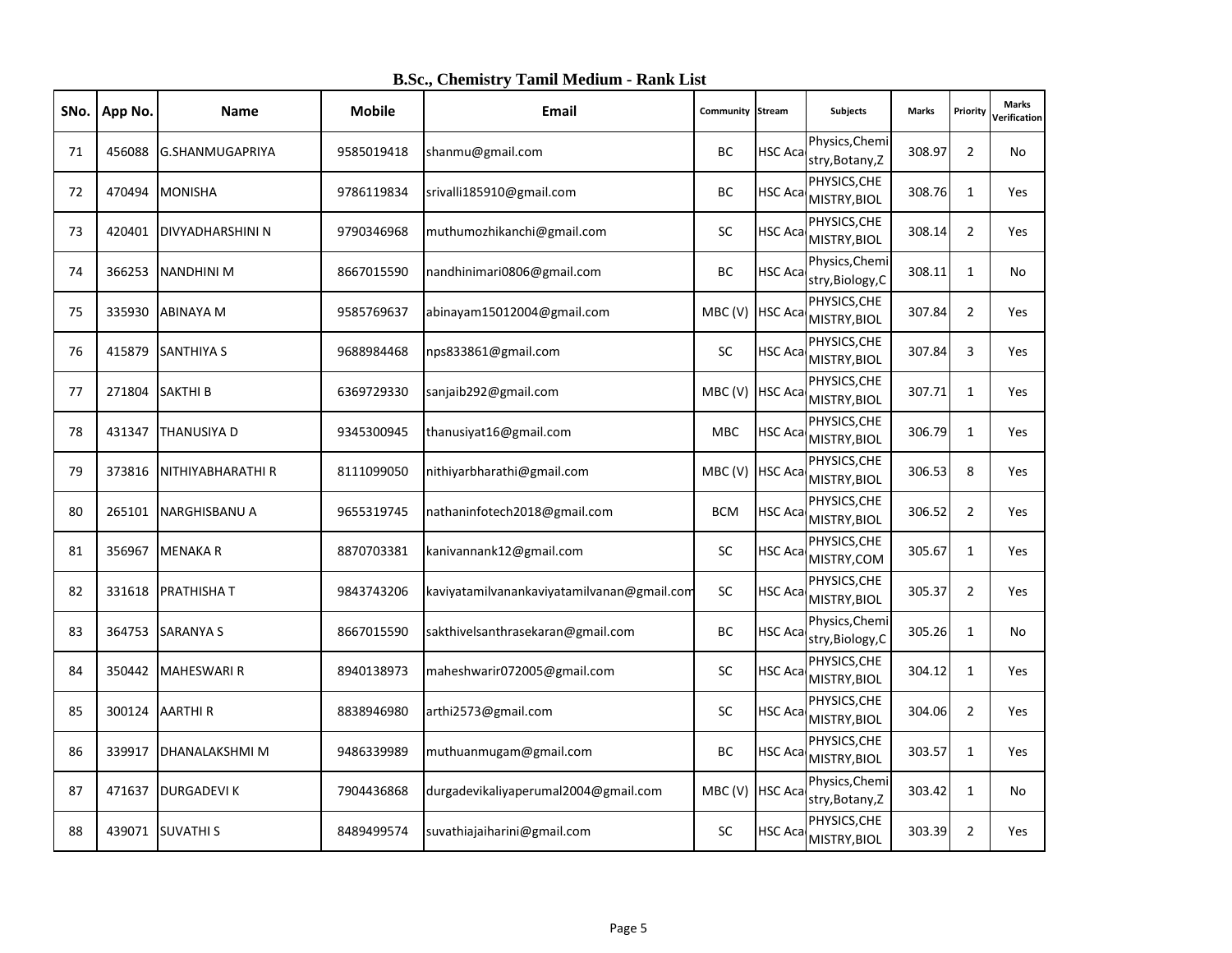| SNo. | App No. | Name                 | <b>Mobile</b> | <b>Email</b>                 | Community Stream             |                | Subjects                             | <b>Marks</b> | Priority       | <b>Marks</b><br>Verification |
|------|---------|----------------------|---------------|------------------------------|------------------------------|----------------|--------------------------------------|--------------|----------------|------------------------------|
| 89   | 409169  | <b>BAVADHARANI M</b> | 9843680507    | nm851620@gmail.com           | <b>SC</b>                    | <b>HSC Aca</b> | PHYSICS, CHE<br>MISTRY, BOTA         | 302.97       | $\overline{2}$ | <b>Yes</b>                   |
| 90   | 243184  | <b>MIRUTHULA V</b>   | 9952247116    | miruthuladharshiga@gmail.com | <b>SC</b>                    | HSC Aca        | PHYSICS, CHE<br>MISTRY, BOTA         | 302.68       | $\overline{2}$ | Yes                          |
| 91   | 319557  | <b>KAVIYARASI R</b>  | 6369019302    | krameshkumar3415@gmail.com   | SC                           | <b>HSC Aca</b> | Physics, Chemi<br>stry, Biology,     | 302.64       | $\overline{2}$ | No                           |
| 92   | 504448  | <b>JANANIARASI P</b> | 9688103494    | jananipalani26@gmail.com     | <b>MBC AND</b><br><b>DNC</b> | 13C<br>Acade   | PHYSICS, CHE<br>MISTRY, BIOL         | 302.42       | $\mathbf{1}$   | Yes                          |
| 93   | 421049  | S.ABINAYA            | 7397514667    | abibanusubramani@gmail.com   | BC                           | <b>HSC Aca</b> | PHYSICS, CHE<br>MISTRY, BOTA         | 302.40       | $\mathbf{1}$   | Yes                          |
| 94   | 288763  | <b>ABRANA M</b>      | 9047125805    | mjaparna28@gmail.com         | SC                           | HSC Aca        | PHYSICS, CHE<br>MISTRY, BOTA         | 301.82       | $\mathbf{1}$   | Yes                          |
| 95   | 363191  | <b>SIMLA R</b>       | 9626250069    | simla2004@gmail.com          | <b>MBC</b>                   | HSC Aca        | PHYSICS, CHE<br>MISTRY, BIOL         | 301.78       | $\mathbf{1}$   | Yes                          |
| 96   | 281362  | <b>BIRUNDHAS</b>     | 9790220537    | 2020vasugi2002@gmail.com     | MBC (V) HSC Aca              |                | PHYSICS, CHE<br>MISTRY, BIOL         | 301.64       | $\overline{2}$ | Yes                          |
| 97   | 476851  | <b>BAIRAVI</b>       | 8680987751    | vimals30696@gmail.com        | MBC (V) HSC Aca              |                | PHYSICS, CHE<br>MISTRY, BOTA         | 301.37       | $\mathbf{1}$   | <b>Yes</b>                   |
| 98   | 386773  | PRIYADHARSHINI D     | 7502879632    | dpriyadharshini63@gmail.com  | <b>SC</b>                    | HSC Aca        | Physics, Chemi<br>stry, Biology,     | 300.99       | 5              | No                           |
| 99   | 382794  | <b>SANTHIYA R</b>    | 8270319984    | santhiya2004ramki@gmail.com  | SC                           | HSC Aca        | PHYSICS, CHE<br>MISTRY, BOTA         | 300.97       | $\overline{2}$ | <b>Yes</b>                   |
| 100  | 345860  | <b>SANGBALA B</b>    | 9342239450    | balathandab@gmail.com        | <b>SC</b>                    | HSC Aca        | PHYSICS, CHE<br>MISTRY, BOTA         | 300.96       | $\mathbf{1}$   | Yes                          |
| 101  | 304149  | <b>KALPANAR</b>      | 9787853735    | kalpanar2411@gmail.com       | <b>SC</b>                    | HSC Aca        | PHYSICS, CHE<br>MISTRY, BIOL         | 300.29       | $\mathbf{1}$   | Yes                          |
| 102  | 409004  | <b>SATHIYA R</b>     | 6380622784    | santhoshramesh719@gmail.com  | <b>SCA</b>                   | HSC Aca        | PHYSICS, CHE<br>MISTRY, COM          | 300.08       | 3              | <b>Yes</b>                   |
| 103  | 309581  | <b>KAVIYA A</b>      | 9942188085    | ackaviya2004@gmail.com       | MBC (V) HSC Aca              |                | PHYSICS, CHE<br>MISTRY, COM          | 299.84       | $\overline{2}$ | Yes                          |
| 104  | 344433  | <b>SIVAPRIYA K</b>   | 8098429892    | sivapriyamk2004@gmail.com    | MBC (V) HSC Aca              |                | PHYSICS, CHE<br>MISTRY, BIOL         | 299.46       | $\overline{2}$ | <b>Yes</b>                   |
| 105  | 502611  | <b>ELAKKIYA K</b>    | 8428963277    | kdkddhineshkdkd@gmail.com    | <b>SC</b>                    | HSC Aca        | PHYSICS, CHE<br>MISTRY, BIOL         | 299.36       | $\overline{2}$ | <b>Yes</b>                   |
| 106  | 222345  | <b>VAISHNAVIT</b>    | 9786000952    | vaishu29nov@gmail.com        | BC                           |                | PHYSICS, CHE<br>HSC Aca MISTRY, BIOL | 299.14       | $\mathbf{1}$   | Yes                          |

**B.Sc., Chemistry Tamil Medium - Rank List**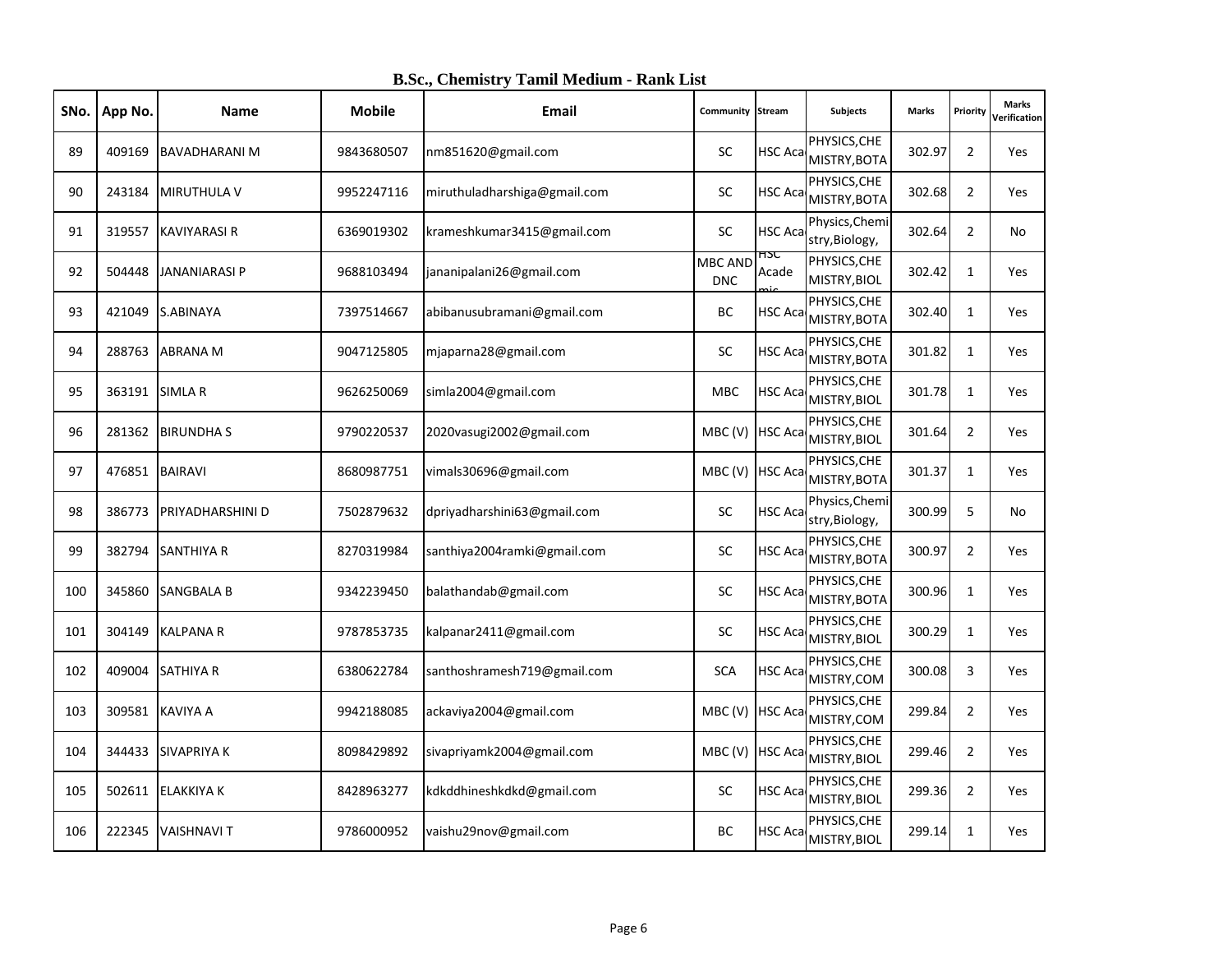| SNo. | App No. | <b>Name</b>          | <b>Mobile</b> | Email                          | <b>Community Stream</b> |                | <b>Subjects</b>                   | <b>Marks</b> | Priority       | <b>Marks</b><br>Verification |
|------|---------|----------------------|---------------|--------------------------------|-------------------------|----------------|-----------------------------------|--------------|----------------|------------------------------|
| 107  | 339014  | <b>SWETHA S</b>      | 9600304518    | duraisaravanan559@gmail.com    | MBC (V) HSC Aca         |                | PHYSICS, CHE<br>MISTRY, BIOL      | 298.58       | $\mathbf{1}$   | <b>Yes</b>                   |
| 108  | 383792  | <b>JAYASAKTHI</b>    | 7094941810    | sarmila.l1031997@gmail.com     | <b>SC</b>               | <b>HSC Aca</b> | PHYSICS, CHE<br>MISTRY, BIOL      | 297.67       | $\mathbf{1}$   | Yes                          |
| 109  | 374023  | SIVARANJANI E        | 6380828680    | sivaranjani1572003@gmail.com   | SC                      | <b>HSC Aca</b> | PHYSICS, CHE<br>MISTRY, BIOL      | 297.37       | $\mathbf{1}$   | <b>Yes</b>                   |
| 110  | 476270  | <b>PRIYA A</b>       | 9443040978    | drawardindia@gmail.com         | <b>SC</b>               | HSC Aca        | PHYSICS, CHE<br>MISTRY, COM       | 296.74       | $\overline{2}$ | Yes                          |
| 111  | 315218  | <b>PRIYANGA P</b>    | 9344236014    | yogeshwaran102001@gmail.com    | <b>SC</b>               | <b>HSC Aca</b> | PHYSICS, CHE<br>MISTRY, BOTA      | 295.94       | 1              | Yes                          |
| 112  | 394382  | <b>KANMANIS</b>      | 8098106133    | kanmanisiva2004@gmail.com      | MBC (V) HSC Aca         |                | Physics, Chemi<br>stry, Botany, Z | 295.93       | $\mathbf{1}$   | No                           |
| 113  | 233315  | <b>KAVIYA M</b>      | 9514574254    | knadarajan037@gmail.com        | SC                      | <b>HSC Aca</b> | PHYSICS, CHE<br>MISTRY, COM       | 295.20       | $\overline{2}$ | Yes                          |
| 114  | 500675  | <b>SATHIYABANU M</b> | 7094317394    | mm9944151@gmail.com            | MBC (V) HSC Aca         |                | PHYSICS, CHE<br>MISTRY, BOTA      | 295.14       | $\overline{2}$ | Yes                          |
| 115  | 501546  | <b>RAJINA R</b>      | 7868802191    | rajinar2004@gmail.com          | <b>SC</b>               | HSC Aca        | Physics, Chemi<br>stry, Compute   | 294.90       | 4              | No                           |
| 116  | 306559  | <b>ABINAYA A</b>     | 8248459249    | chiyaansiva6032@gmail.com      | MBC(V)                  | <b>HSC Aca</b> | PHYSICS, CHE<br>MISTRY, BIOL      | 294.81       | $\mathbf{1}$   | Yes                          |
| 117  | 340452  | <b>SUBASHINI B</b>   | 9360635198    | subashine0@gmail.com           | ВC                      | HSC Aca        | PHYSICS, CHE<br>MISTRY, BOTA      | 293.43       | $\overline{2}$ | Yes                          |
| 118  | 472140  | <b>DIVYA S</b>       | 7373213245    | divya20092004s@gmail.com       | MBC (V)                 | <b>HSC Aca</b> | Physics, Chemi<br>stry, Botany, Z | 293.37       | $\mathbf{1}$   | No                           |
| 119  | 358656  | <b>SUREKA G</b>      | 9791414080    | surekag27@gmail.com            | SC                      | <b>HSC Aca</b> | PHYSICS, CHE<br>MISTRY, BOTA      | 291.37       | $\mathbf{1}$   | Yes                          |
| 120  | 418643  | <b>ABARNAD</b>       | 6383420061    | dabarna28@gmail.com            | MBC (V)                 | <b>HSC Aca</b> | PHYSICS, CHE<br>MISTRY, BIOL      | 291.36       | $\overline{2}$ | <b>Yes</b>                   |
| 121  | 376288  | <b>MOHANAPRIYA R</b> | 9361354629    | mm99764772@gmail.com           | SC                      | HSC Aca        | PHYSICS, CHE<br>MISTRY, BIOL      | 290.12       | $\mathbf{1}$   | Yes                          |
| 122  | 302813  | <b>SIVARANJANI S</b> | 8248459249    | abinayaabinayaalagar@gmail.com | SC                      | HSC Aca        | PHYSICS, CHE<br>MISTRY, BIOL      | 288.92       | $\mathbf{1}$   | Yes                          |
| 123  | 458236  | <b>NIVETHAR</b>      | 9786436330    | nivethar122004@gmail.com       | <b>SC</b>               | <b>HSC Aca</b> | PHYSICS, CHE<br>MISTRY, BOTA      | 288.58       | $\mathbf{1}$   | <b>Yes</b>                   |
| 124  | 320743  | <b>VIJAYAPRIYA V</b> | 7397122803    | vijayapriyamogan04@gmail.com   | <b>SC</b>               | <b>HSC Aca</b> | PHYSICS, CHE<br>MISTRY, BIOL      | 288.51       | $\mathbf{1}$   | Yes                          |

**B.Sc., Chemistry Tamil Medium - Rank List**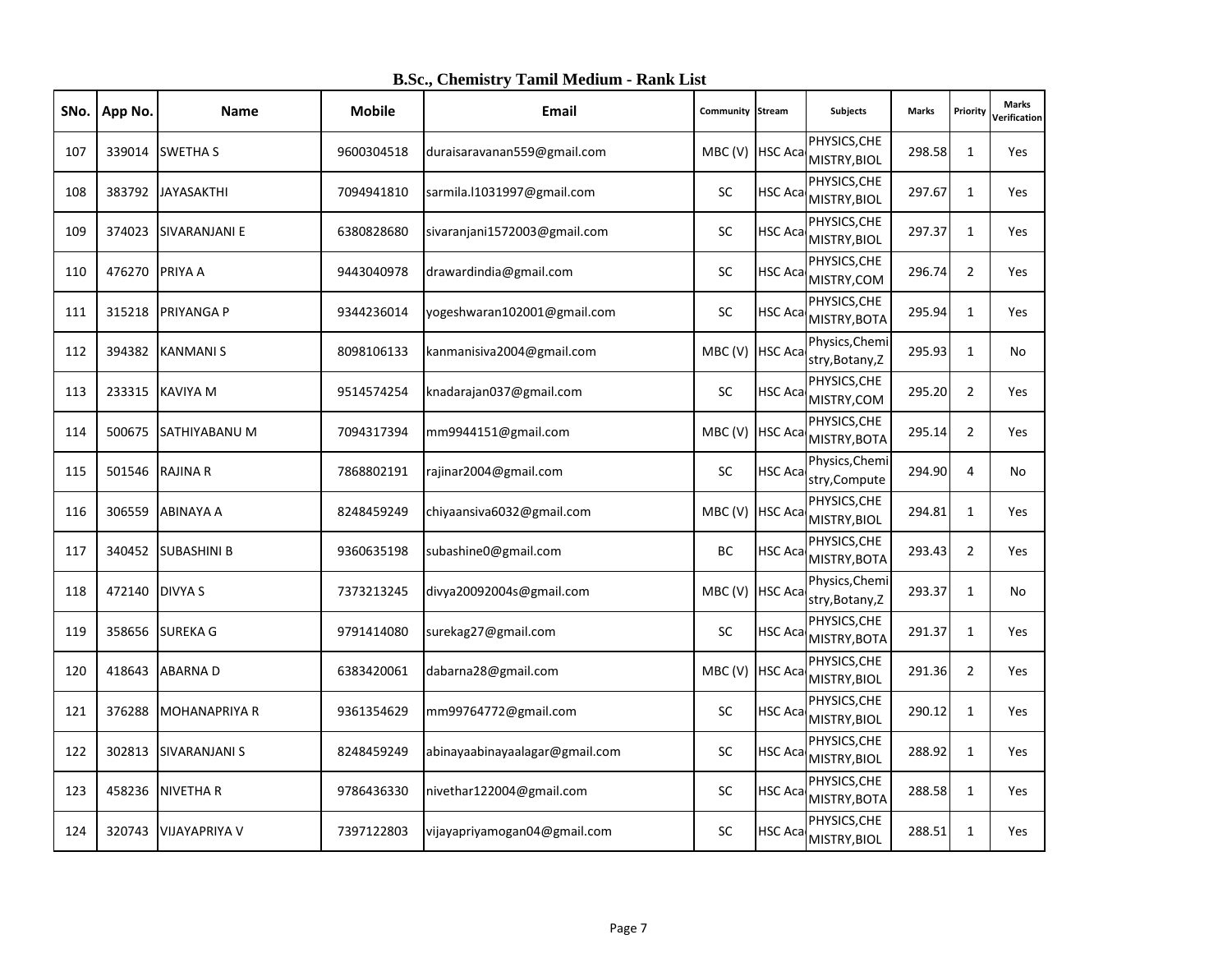| SNo. | App No. | Name                   | <b>Mobile</b> | Email                               | <b>Community Stream</b>      |                | Subjects                             | <b>Marks</b> | Priority       | <b>Marks</b><br>Verification |
|------|---------|------------------------|---------------|-------------------------------------|------------------------------|----------------|--------------------------------------|--------------|----------------|------------------------------|
| 125  | 306348  | <b>DIVYA S</b>         | 7708416188    | divya10052004@gmail.com             | MBC (V) HSC Aca              |                | PHYSICS, CHE<br>MISTRY, BIOL         | 288.29       | $\overline{2}$ | Yes                          |
| 126  | 250593  | <b>NIVETHA</b>         | 9751801660    | nivethar1304@gmail.com              | MBC (V) HSC Aca              |                | PHYSICS, CHE<br>MISTRY, BOTA         | 288.28       | $\mathbf{1}$   | Yes                          |
| 127  | 371545  | <b>ABISHAY</b>         | 8870155061    | abiyesudoss2004@gmail.com           | <b>SC</b>                    | HSC Aca        | PHYSICS, CHE<br>MISTRY, BOTA         | 287.93       | $\mathbf{1}$   | <b>Yes</b>                   |
| 128  | 509226  | <b>AGALYA A</b>        | 9361451041    | agalya06112004@gmail.com            | BC                           | HSC Aca        | Physics, Chemi<br>stry, Biology,     | 287.11       | $\overline{2}$ | No                           |
| 129  | 297719  | <b>SANTHOSHINI A M</b> | 9345703594    | santhoshraj20031129@gmail.com       | MBC (V) HSC Aca              |                | PHYSICS, CHE<br>MISTRY, BIOL         | 287.08       | $\mathbf{1}$   | Yes                          |
| 130  | 353205  | <b>GANGADEVI M</b>     | 9786169534    | mathigangadevi2003@gmail.com        | MBC (V) HSC Aca              |                | PHYSICS, CHE<br>MISTRY, BIOL         | 286.70       | $\overline{3}$ | Yes                          |
| 131  | 291988  | <b>SARANYA E</b>       | 8870313238    | sathiyamoorthie61@gmail.com         | SC                           | HSC Aca        | PHYSICS, CHE<br>MISTRY, BOTA         | 286.51       | $\overline{2}$ | <b>Yes</b>                   |
| 132  | 489206  | <b>THAMIZHAZHAKI T</b> | 8270525067    | tamizhvendhanbaranidharan@gmail.com | SC                           | HSC Aca        | PHYSICS, CHE<br>MISTRY, BIOL         | 286.29       | $\mathbf{1}$   | Yes                          |
| 133  | 359491  | N.VEMBU                | 9894258236    | n.kavya185138@gmail.com             | BC                           | HSC Aca        | PHYSICS, CHE<br>MISTRY, BIOL         | 286.23       | 3              | Yes                          |
| 134  | 270045  | <b>VAITHEESWARI D</b>  | 6381588614    | dvaithieeswari2004@gmail.com        | <b>SC</b>                    | HSC Aca        | Physics, Chemi<br>stry, Botany, Z    | 285.84       | $\mathbf{1}$   | No                           |
| 135  | 419277  | <b>ACHUTHA D</b>       | 7339607491    | vvallarasu111@gmail.com             | SC                           | HSC Aca        | PHYSICS, CHE<br>MISTRY, BOTA         | 285.72       | $\mathbf{1}$   | Yes                          |
| 136  |         | 336171 KARTHIKA K      | 9047544763    | karthikak02102004@gmail.com         | <b>MBC AND</b><br><b>DNC</b> | HSC Aca        | Physics, Chemi<br>stry, Biology,     | 284.70       | $\mathbf{1}$   | No                           |
| 137  | 361287  | <b>VALAMBIGAI M</b>    | 9245551785    | valambigaimtl@gmail.com             | <b>MBC</b>                   | <b>HSC Aca</b> | PHYSICS, CHE<br>MISTRY, BOTA         | 284.28       | $\mathbf{1}$   | Yes                          |
| 138  | 360075  | <b>ARIVARASI</b>       | 7810018248    | arivarasia2208@gmail.com            | SC                           | HSC Aca        | PHYSICS, CHE<br>MISTRY, BOTA         | 283.26       | 1              | Yes                          |
| 139  |         | 374200 ANUSUYA S       | 9786332448    | anusuyasekar1212@gmail.com          | <b>SC</b>                    | HSC Aca        | PHYSICS, CHE<br>MISTRY, BOTA         | 283.25       | $\mathbf{1}$   | <b>Yes</b>                   |
| 140  | 379302  | <b>MAHALAKSHMIS</b>    | 9787390112    | mahalakshmis.ski@gmail.com          | MBC (V) HSC Aca              |                | PHYSICS, CHE<br>MISTRY, BIOL         | 282.97       | $\mathbf{1}$   | Yes                          |
| 141  | 302172  | ABINAYA A              | 7639974731    | abinaya2004ak@gmail.com             | SC                           | HSC Aca        | PHYSICS, CHE<br>MISTRY, COM          | 282.92       | $\mathbf{1}$   | <b>Yes</b>                   |
| 142  |         | 383310 KAYALVIZHI G    | 7867804187    | ksnathan80@gmail.com                | <b>SC</b>                    |                | PHYSICS, CHE<br>HSC Aca MISTRY, BIOL | 282.46       | $\mathbf{1}$   | Yes                          |

**B.Sc., Chemistry Tamil Medium - Rank List**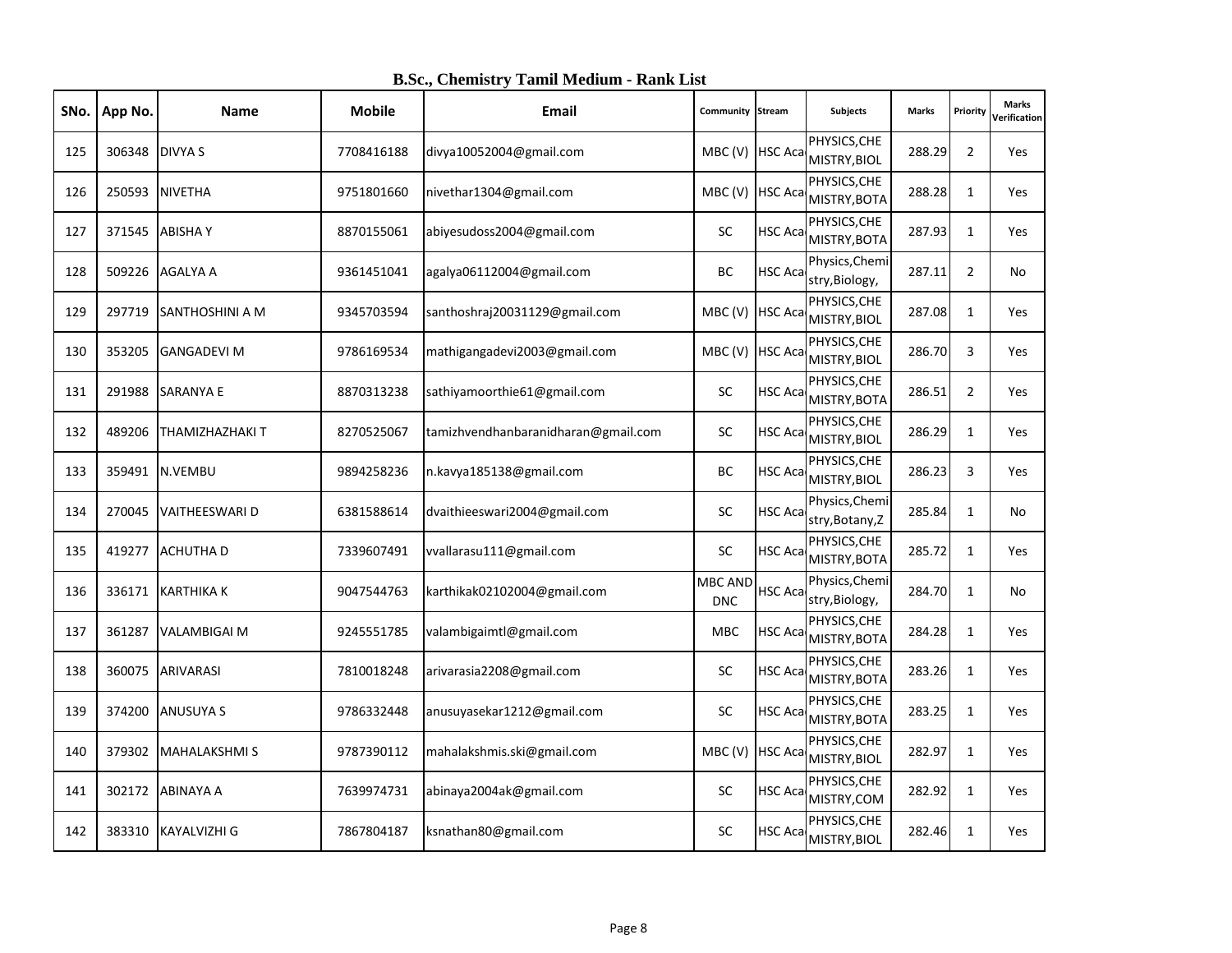| SNo. | App No. | <b>Name</b>           | <b>Mobile</b> | Email                            | Community Stream      |                | Subjects                          | <b>Marks</b> | Priority       | <b>Marks</b><br>Verification |
|------|---------|-----------------------|---------------|----------------------------------|-----------------------|----------------|-----------------------------------|--------------|----------------|------------------------------|
| 143  |         | 428960 YAZHINI B      | 9500881251    | sundaradhasan6@gmail.com         | SC                    | HSC Aca        | PHYSICS, CHE<br>MISTRY, BOTA      | 282.22       | $\overline{2}$ | <b>Yes</b>                   |
| 144  | 380782  | JAYASHRI R            | 9362967000    | Googleprabugovind1964@gmail.com  | BC                    | HSC Aca        | Physics, Chemi<br>stry, Botany, Z | 282.01       | $\overline{2}$ | No                           |
| 145  | 387329  | <b>PRIYAT</b>         | 7868974254    | priyadhavasimuthu@gmail.com      | ВC                    | <b>HSC Aca</b> | Physics, Chemi<br>stry, Botany, Z | 282.01       | $\overline{2}$ | No                           |
| 146  |         | 228641 VELVIZHI K     | 8248833662    | jayarajammu945@gmail.com         | BC                    | HSC Aca        | PHYSICS, CHE<br>MISTRY, BOTA      | 282.00       | $\mathbf{1}$   | Yes                          |
| 147  |         | 243189 ABITHAT        | 8778830744    | thirugnanamt904@gmail.com        | SC                    | <b>HSC Aca</b> | Physics, Chemi<br>stry, Botany, Z | 281.83       | 1              | No                           |
| 148  | 311777  | <b>MANISANKARI M</b>  | 8056442879    | manisankari062004@gmail.com      | ВC                    | HSC Aca        | PHYSICS, CHE<br>MISTRY, BOTA      | 281.73       | $\overline{2}$ | Yes                          |
| 149  | 248025  | <b>KANIMOZHI S</b>    | 8940053771    | kanimozhikanimozhi2610@gmail.com | SC                    | HSC Aca        | PHYSICS, CHE<br>MISTRY, BOTA      | 281.65       | $\overline{2}$ | Yes                          |
| 150  | 402801  | SINDHUJA R            | 8428856608    | vv9950116@gmail.com              | SC                    | <b>HSC Aca</b> | PHYSICS, CHE<br>MISTRY, BOTA      | 281.65       | $\overline{2}$ | Yes                          |
| 151  |         | 403576 RAMYA A        | 9677482664    | vijaykarthik1411@gmail.com       | SC                    | HSC Aca        | PHYSICS, CHE<br>MISTRY, BOTA      | 281.55       | 3              | Yes                          |
| 152  | 309910  | <b>SINTHIYA M</b>     | 9092708710    | kmahendrankmahendran54@gmail.com | SC                    | HSC Aca        | PHYSICS, CHE<br>MISTRY, BOTA      | 281.15       | $\mathbf{1}$   | Yes                          |
| 153  | 378382  | <b>SATHIYASEELA S</b> | 7092152952    | seela2004@gmail.com              | SC                    | HSC Aca        | PHYSICS, CHE<br>MISTRY, COM       | 281.10       | $\mathbf{1}$   | Yes                          |
| 154  | 438530  | <b>GAYATHRIV</b>      | 7339304487    | sssureshdme@gmail.com            | <b>SCA</b>            | HSC Aca        | PHYSICS, CHE<br>MISTRY, COM       | 281.10       | 3              | Yes                          |
| 155  |         | 446542 VIDYA A        | 9176550760    | samlakshmi24@gmail.com           | SC                    | HSC Aca        | PHYSICS, CHE<br>MISTRY, BOTA      | 280.52       | $\overline{2}$ | Yes                          |
| 156  | 300222  | MATHUMITHA M          | 8870957246    | mauriyanmukil@gmail.com          | SC                    | HSC Aca        | PHYSICS, CHE<br>MISTRY, BOTA      | 280.51       | $\mathbf{1}$   | <b>Yes</b>                   |
| 157  | 248701  | <b>THIBOJINIT</b>     | 6382617832    | kavinkavin1425@gmail.com         | SC                    | HSC Aca        | PHYSICS, CHE<br>MISTRY, BOTA      | 277.43       | $\overline{2}$ | Yes                          |
| 158  | 395960  | <b>DHUSHYAD</b>       | 7339435902    | thilagavathidhaya@gmail.com      | <b>SC</b>             | HSC Aca        | PHYSICS, CHE<br>MISTRY, BIOL      | 276.93       | $\overline{3}$ | <b>Yes</b>                   |
| 159  |         | 346054 SANKARI K      | 6380237265    | sankarikumar02002@gmail.com      | MBC (V) HSC Aca       |                | PHYSICS, CHE<br>MISTRY, COM       | 276.90       | $\overline{2}$ | <b>Yes</b>                   |
| 160  |         | 339753 SUSMITHA K     | 7639764290    | susmithak227@gmail.com           | MBC AND<br><b>DNC</b> | <b>HSC Aca</b> | PHYSICS, CHE<br>MISTRY, BIOL      | 276.72       | $\mathbf{1}$   | Yes                          |

**B.Sc., Chemistry Tamil Medium - Rank List**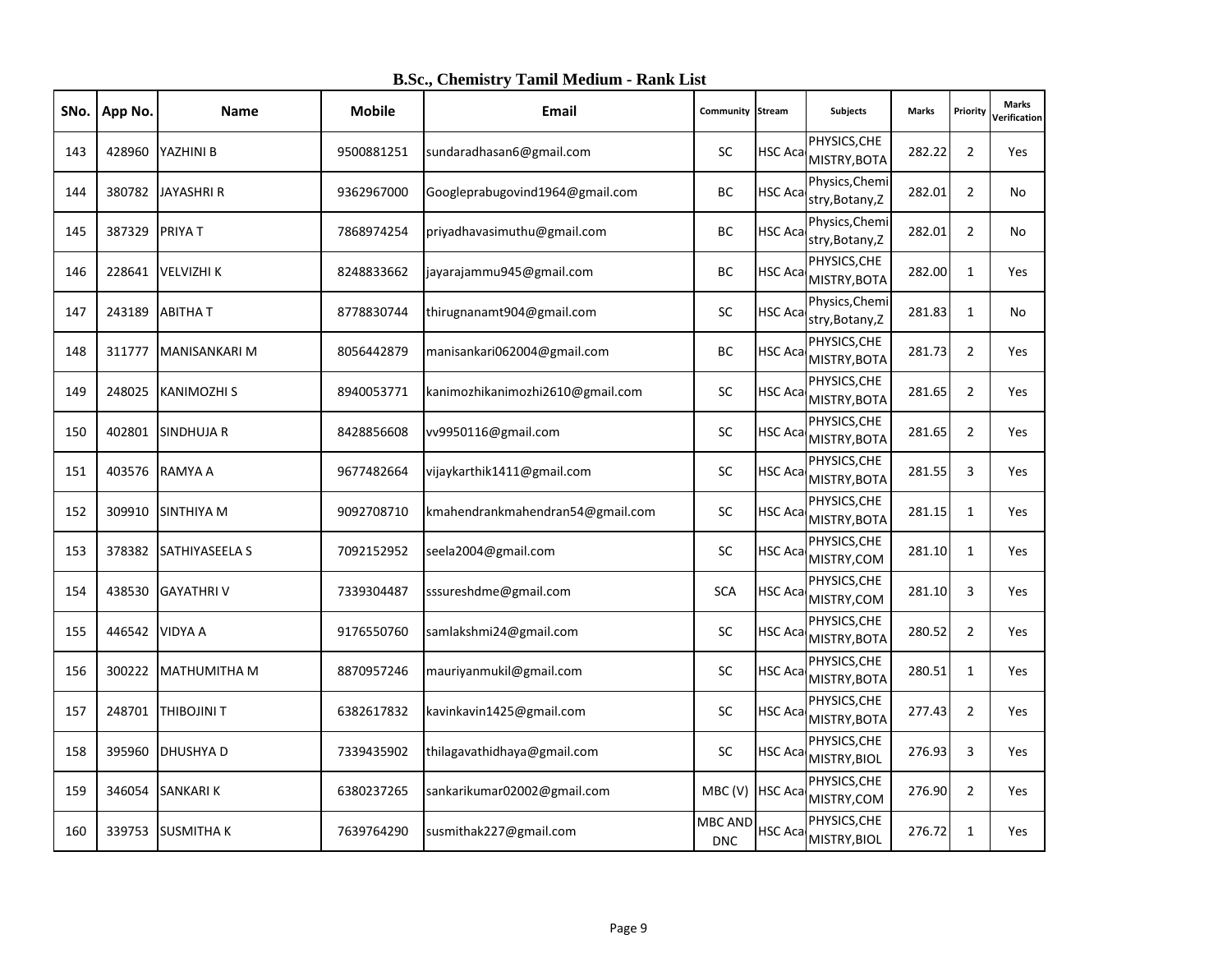| SNo. | App No. | Name               | <b>Mobile</b> | Email                            | <b>Community Stream</b> |                | Subjects                             | <b>Marks</b> | Priority       | <b>Marks</b><br>Verification |
|------|---------|--------------------|---------------|----------------------------------|-------------------------|----------------|--------------------------------------|--------------|----------------|------------------------------|
| 161  | 317560  | NITHYASRI M        | 8489753074    | kamalipalani65@gmail.com         | MBC (V) HSC Aca         |                | PHYSICS, CHE<br>MISTRY, BOTA         | 276.69       | 3              | Yes                          |
| 162  | 438459  | <b>G.HARINI</b>    | 7530008439    | gharini003@gmail.com             | SC                      | <b>HSC Aca</b> | PHYSICS, CHE<br>MISTRY, BOTA         | 276.68       | $\mathbf{1}$   | Yes                          |
| 163  |         | 312421 NANDHINI V  | 9159557843    | nandhiniveeramuthu2004@gmail.com | MBC (V) HSC Aca         |                | PHYSICS, CHE<br>MISTRY, COM          | 275.85       | $\mathbf{1}$   | Yes                          |
| 164  | 324837  | <b>JAMUNAS</b>     | 9698972537    | jamunasakthi2004@gmail.com       | ВC                      | <b>HSC Aca</b> | PHYSICS, CHE<br>MISTRY, BIOL         | 275.85       | $\mathbf{1}$   | Yes                          |
| 165  | 280200  | <b>MONIKA V</b>    | 8760304566    | SURIYA082003@GMAIL.COM           | MBC (V) HSC Aca         |                | PHYSICS, CHE<br>MISTRY, BIOL         | 275.84       | $\mathbf{1}$   | Yes                          |
| 166  | 216654  | <b>HEMAPRIYA M</b> | 8438175079    | priyahema356@gmail.com           | SC                      | HSC Aca        | PHYSICS, CHE<br>MISTRY, BIOL         | 275.43       | $\mathbf{1}$   | Yes                          |
| 167  | 333326  | <b>KEERTHANA K</b> | 6384831974    | keerthana81003@gmail.com         | SC                      | HSC Aca        | PHYSICS, CHE<br>MISTRY, BIOL         | 275.39       | $\mathbf{1}$   | <b>Yes</b>                   |
| 168  | 306708  | <b>RAMANIS</b>     | 9750392342    | sdramani2004@gmail.com           | SC                      | HSC Aca        | PHYSICS, CHE<br>MISTRY, BIOL         | 275.37       | $\mathbf{1}$   | Yes                          |
| 169  | 310893  | <b>SWATHIM</b>     | 7539936743    | subamanivannan11990@gmail.com    | SC                      | HSC Aca        | PHYSICS, CHE<br>MISTRY, BIOL         | 274.69       | $\mathbf{1}$   | Yes                          |
| 170  | 456374  | <b>NIVETHAR</b>    | 7867806358    | nivetharn724@gmail.com           | <b>SC</b>               | HSC Aca        | PHYSICS, CHE<br>MISTRY, BIOL         | 273.39       | 3              | <b>Yes</b>                   |
| 171  | 385422  | <b>ABITHAP</b>     | 8220635937    | abithaparamasivan2003@gmail.com  | SC                      | HSC Aca        | PHYSICS, CHE<br>MISTRY, BOTA         | 273.09       | $\overline{2}$ | Yes                          |
| 172  |         | 351961 KAVIYA B    | 8344635206    | baskarkavi200421@gmail.com       | SC                      | HSC Aca        | PHYSICS, CHE<br>MISTRY, BOTA         | 272.87       | $\mathbf{1}$   | <b>Yes</b>                   |
| 173  | 456490  | <b>MALINI S</b>    | 7871898043    | malinis307@gmail.com             | <b>SC</b>               | HSC Aca        | PHYSICS, CHE<br>MISTRY, BIOL         | 272.58       | $\mathbf{1}$   | Yes                          |
| 174  | 201548  | <b>B.PRIYANGA</b>  | 9843391101    | Priyabalu952@gmail.com           | MBC(V)                  | <b>HSC Aca</b> | PHYSICS, CHE<br>MISTRY, COM          | 272.43       | $\overline{2}$ | Yes                          |
| 175  |         | 434438 SUTHI R     | 9789563174    | subashsuthi2007@gmail.com        | <b>SC</b>               | HSC Aca        | PHYSICS, CHE<br>MISTRY, BIOL         | 272.23       | $\mathbf{1}$   | <b>Yes</b>                   |
| 176  | 493469  | <b>DHIVYA S</b>    | 8925054729    | kalai975131@gmail.com            | SC                      | HSC Aca        | Physics, Chemi<br>stry, Biology, C   | 271.54       | $\overline{2}$ | No                           |
| 177  | 377090  | <b>ANUPRIYA S</b>  | 9790049598    | pandiyanravi10@gmail.com         | MBC (V) HSC Aca         |                | PHYSICS, CHE<br>MISTRY, BIOL         | 271.36       | $\mathbf{1}$   | <b>Yes</b>                   |
| 178  |         | 321251 PAVITHRA    | 9150461628    | thirupavithra4@gmail.com         | <b>SC</b>               |                | PHYSICS, CHE<br>HSC Aca MISTRY, BOTA | 270.87       | $\overline{2}$ | Yes                          |

**B.Sc., Chemistry Tamil Medium - Rank List**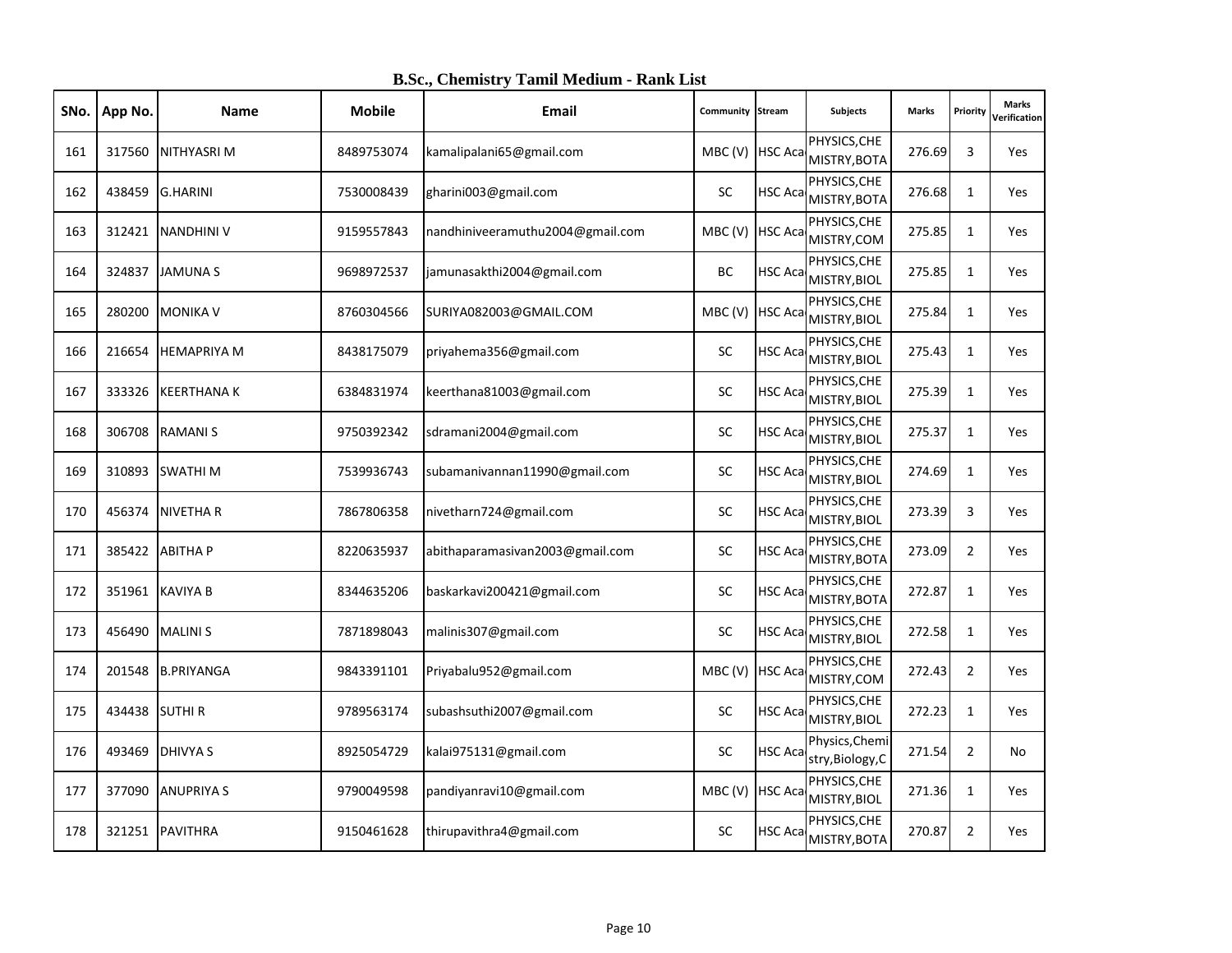| SNo. | App No. | Name                   | <b>Mobile</b> | <b>Email</b>                     | Community Stream |                | <b>Subjects</b>                              | <b>Marks</b> | Priority       | <b>Marks</b><br>Verification |
|------|---------|------------------------|---------------|----------------------------------|------------------|----------------|----------------------------------------------|--------------|----------------|------------------------------|
| 179  | 304362  | JONSHI MARIYAL P       | 7871196609    | kaliyamoorthy5089@gmail.com      | ВC               | <b>HSC Aca</b> | PHYSICS, CHE<br>MISTRY, BIOL                 | 269.85       | $\mathbf{1}$   | Yes                          |
| 180  | 279073  | <b>ANBUSELVI V</b>     | 9789472350    | muthuselvivivekanandan@gmail.com | ВC               | HSC Aca        | PHYSICS, CHE<br>MISTRY, BIOL                 | 269.57       | 3              | Yes                          |
| 181  | 456364  | <b>ABINAYA R</b>       | 8940737180    | abinayar112003@gmail.com         | <b>SC</b>        | <b>HSC Aca</b> | PHYSICS, CHE<br>MISTRY, BOTA                 | 269.55       | $\mathbf{1}$   | Yes                          |
| 182  | 339841  | <b>AARTHIG</b>         | 7010302521    | aarthigunasekaran2004@gmail.com  | MBC (V) HSC Ac   |                | PHYSICS, CHE<br>MISTRY, BIOL                 | 269.39       | 3              | Yes                          |
| 183  | 233073  | <b>DIVYAT</b>          | 7373378284    | niven4800@gmail.com              | SC               | HSC Aca        | PHYSICS, CHE<br>MISTRY, BIOL                 | 269.16       | $\mathbf{1}$   | Yes                          |
| 184  | 200815  | <b>VARSHAS</b>         | 9159049920    | varshas01012004@gmail.com        | <b>SC</b>        | HSC Aca        | PHYSICS, CHE<br>MISTRY, BIOL                 | 267.83       | $\mathbf{1}$   | Yes                          |
| 185  | 237498  | <b>HARITHAK</b>        | 9791511758    | harithak312004@gmail.com         | <b>SC</b>        | HSC Aca        | PHYSICS, CHE<br>MISTRY, BIOL                 | 267.65       | $\mathbf{1}$   | Yes                          |
| 186  | 349659  | <b>ELAKKIYA</b>        | 9626038627    | elakkiyamuthu2004@gmail.com      | <b>SC</b>        | <b>HSC Aca</b> | PHYSICS, CHE<br>MISTRY, COM                  | 267.10       | 3              | Yes                          |
| 187  | 203780  | THRISHA SELVAM         | 8220520457    | trishaselvam7@gmail.com          | <b>SC</b>        | HSC Aca        | PHYSICS, CHE<br>MISTRY, BIOL                 | 266.92       | $\mathbf{1}$   | Yes                          |
| 188  | 370116  | <b>ISHWARIYA</b>       | 8524927842    | arnoorullah@gmail.com            | MBC (V)          | <b>HSC Aca</b> | PHYSICS, CHE<br>MISTRY, BOTA                 | 266.80       | $\mathbf{1}$   | <b>Yes</b>                   |
| 189  | 376535  | <b>ATCHARA A</b>       | 7094569953    | atcharaayya2004@gmail.com        | <b>SC</b>        | HSC Aca        | PHYSICS, CHE<br>MISTRY, BIOL                 | 266.80       | $\mathbf{1}$   | Yes                          |
| 190  | 334665  | <b>RISVANA S</b>       | 6385754991    | risvanasathiyaseelan@gmail.com   | SC               | HSC Aca        | PHYSICS, CHE<br>MISTRY, BOTA                 | 266.12       | $\mathbf{1}$   | <b>Yes</b>                   |
| 191  | 339341  | <b>SATHYA S</b>        | 7358944110    | sathyasethuraman@gmail.com       | MBC (V)          | <b>HSC Aca</b> | PHYSICS, CHE<br>MISTRY, BIOL                 | 265.94       | 3              | Yes                          |
| 192  | 352064  | <b>SHANMUGAPRIYA R</b> | 8940819135    | shanmugapriya072004@gmail.com    | SC               | HSC Aca        | PHYSICS, CHE<br>MISTRY, BIOL                 | 265.72       | $\overline{2}$ | Yes                          |
| 193  | 501430  | <b>SUSITHA J</b>       | 9342457354    | susithajeyabal2004@gmail.com     | <b>SC</b>        | HSC Aca        | PHYSICS, CHE<br>MISTRY, BIOL                 | 265.59       | $\overline{2}$ | <b>Yes</b>                   |
| 194  | 464559  | <b>MALISHAR</b>        | 7868096965    | malisha05122003@gmail.com        | <b>SC</b>        |                | PHYSICS, CHE<br>HSC Aca MISTRY, BOTA         | 265.54       | $\overline{2}$ | Yes                          |
| 195  | 403041  | <b>NANCY P</b>         | 8508374266    | nancypushba2001@gmail.com        | <b>SC</b>        | HSC Aca        | PHYSICS, CHE<br>MISTRY, BOTA                 | 265.14       | $\overline{2}$ | Yes                          |
| 196  | 351315  | <b>AARTHIV</b>         | 9943087482    | subashlion43856@gmail.com        |                  |                | PHYSICS, CHE<br>MBC (V) HSC Aca MISTRY, BIOL | 263.95       | 3              | Yes                          |

**B.Sc., Chemistry Tamil Medium - Rank List**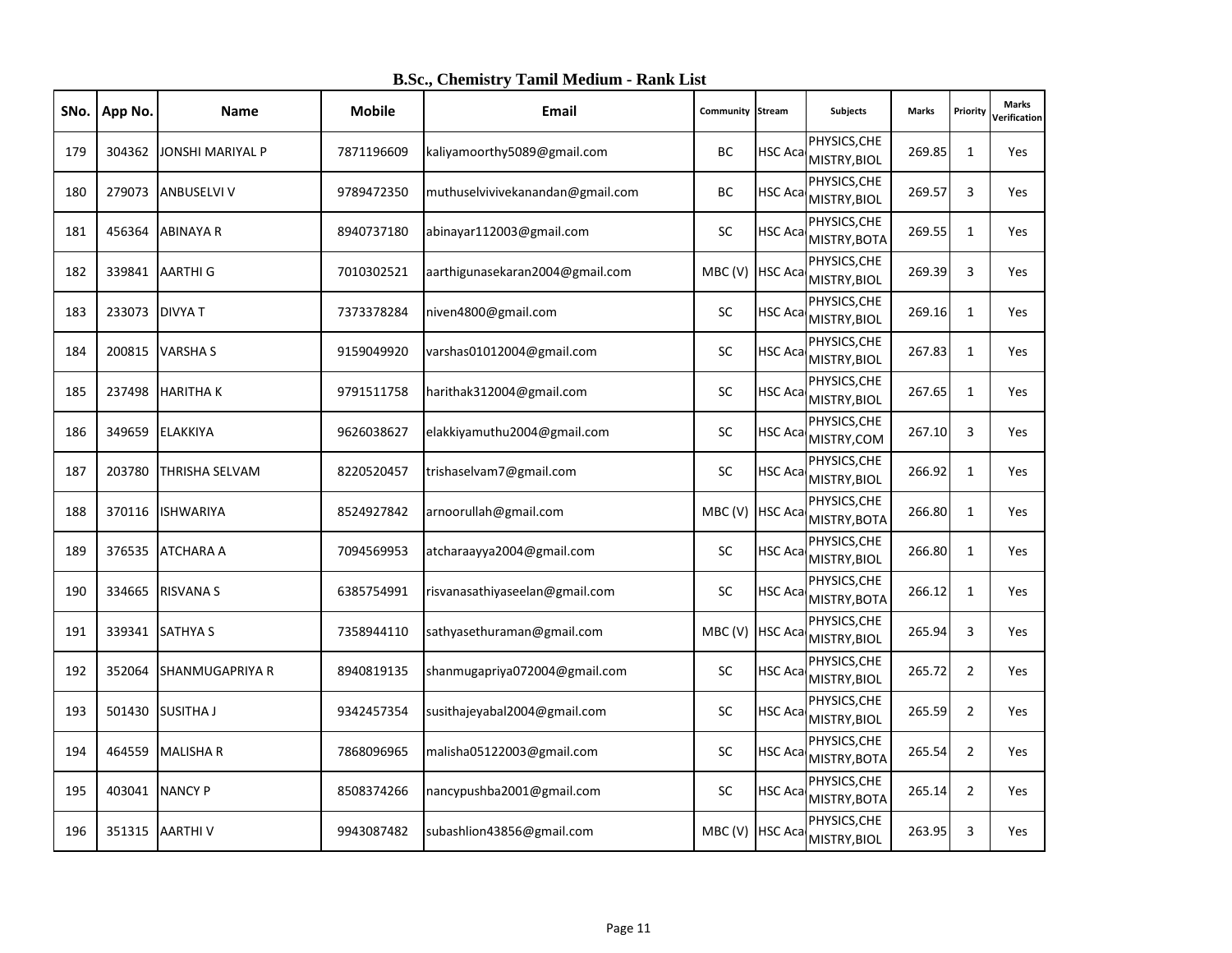| SNo. | App No. | <b>Name</b>          | <b>Mobile</b> | <b>Email</b>                        | Community Stream |                | Subjects                           | <b>Marks</b> | Priority       | <b>Marks</b><br>Verification |
|------|---------|----------------------|---------------|-------------------------------------|------------------|----------------|------------------------------------|--------------|----------------|------------------------------|
| 197  | 229525  | <b>ROSHINI R</b>     | 7305636447    | roshiniravivarman@gmail.com         | <b>SC</b>        | <b>HSC Aca</b> | PHYSICS, CHE<br>MISTRY, BIOL       | 263.44       | $\overline{2}$ | Yes                          |
| 198  | 503853  | <b>RENUGADEVIL</b>   | 6382330946    | prmichael75@gmail.com               | SC               | <b>HSC Aca</b> | PHYSICS, CHE<br>MISTRY, BIOL       | 263.08       | $\mathbf{1}$   | Yes                          |
| 199  | 314861  | <b>PONMALAR B</b>    | 9790671905    | vijayan9393@yahoo.com               | <b>SC</b>        | HSC Aca        | PHYSICS, CHE<br>MISTRY, BOTA       | 262.97       | $\mathbf{1}$   | Yes                          |
| 200  | 414978  | <b>KAVIPRIYA</b>     | 8015497077    | rajeshkumarasamy476@gmail.com       | SC               | HSC Aca        | PHYSICS, CHE<br>MISTRY, BOTA       | 262.97       | $\mathbf{1}$   | Yes                          |
| 201  | 404835  | <b>THENDRAL K</b>    | 9865761202    | kavaskar202@gmail.com               | <b>SC</b>        | HSC Aca        | PHYSICS, CHE<br>MISTRY, BIOL       | 262.64       | $\mathbf{1}$   | Yes                          |
| 202  | 477831  | <b>MOHANA R</b>      | 8531814992    | remor3550@gmail.com                 | SC               | HSC Aca        | PHYSICS, CHE<br>MISTRY, BOTA       | 262.40       | $\overline{2}$ | Yes                          |
| 203  | 477445  | <b>PAVITHRAK</b>     | 8946032984    | lakshanavicky1997@gmail.com         | <b>BC</b>        | HSC Aca        | PHYSICS, CHE<br>MISTRY, BOTA       | 262.29       | $\overline{2}$ | Yes                          |
| 204  | 463290  | PRADEEPHA            | 9361534723    | PRATHIBA.KARUNA2004@GMAIL.COM       | <b>SC</b>        | HSC Aca        | PHYSICS, CHE<br>MISTRY, BOTA       | 262.12       | $\mathbf{1}$   | <b>Yes</b>                   |
| 205  | 331569  | <b>QUEEN MARY C</b>  | 8807507771    | queenmarycharles@gmail.com          | <b>BC</b>        | HSC Aca        | PHYSICS, CHE<br>MISTRY, BOTA       | 261.65       | $\mathbf{1}$   | <b>Yes</b>                   |
| 206  | 230685  | DEVA AZHAKI G        | 8489979445    | devaazhakig@gmail.com               | SC               | HSC Aca        | PHYSICS, CHE<br>MISTRY, COM        | 261.39       | $\mathbf{1}$   | Yes                          |
| 207  | 333531  | <b>DEVA AZHAKI G</b> | 7373184801    | devaazhakigunasekaran2004@gmail.com | SC               | HSC Aca        | Physics, Chemi<br>stry, Compute    | 261.39       | $\overline{2}$ | No                           |
| 208  | 372876  | <b>NIRANJANI R</b>   | 8940057350    | niranjanir2005@gmail.com            | <b>SC</b>        | HSC Aca        | PHYSICS, CHE<br>MISTRY, BIOL       | 261.09       | $\overline{2}$ | Yes                          |
| 209  | 432446  | <b>KEERTHANAK</b>    | 9626542893    | keerthana9007@gmail.com             | SC               | HSC Aca        | PHYSICS, CHE<br>MISTRY, BOTA       | 260.97       | $\mathbf{1}$   | <b>Yes</b>                   |
| 210  | 463801  | <b>RUTHRA</b>        | 6374686123    | sathiya131567@gmail.com             | BC               | HSC Aca        | Physics, Chemi<br>stry, Botany, Z  | 260.87       | $\mathbf{1}$   | No                           |
| 211  | 378392  | <b>VEMBUK</b>        | 8489483289    | srijayasri905@gmail.com             | <b>SC</b>        | HSC Aca        | PHYSICS, CHE<br>MISTRY, BIOL       | 260.51       | $\mathbf{1}$   | <b>Yes</b>                   |
| 212  | 467893  | <b>HEMALATHAK</b>    | 9786372915    | KANNANAVELUR@GMAIL.COM              | MBC (V) HSC Aca  |                | PHYSICS, CHE<br>MISTRY, BOTA       | 260.39       | $\mathbf{1}$   | Yes                          |
| 213  | 415861  | <b>ROSHNA A</b>      | 9626954947    | aroshna132004@gmail.com             | <b>SC</b>        | HSC Aca        | PHYSICS, CHE<br>MISTRY, BIOL       | 260.25       | $\overline{2}$ | Yes                          |
| 214  | 279489  | <b>JAYAPRIYA B</b>   | 7373653058    | abinashr0622@gmail.com              | MBC (V) HSC Aca  |                | Physics, Chemi<br>stry, Biology, C | 257.55       | $\overline{2}$ | No                           |

**B.Sc., Chemistry Tamil Medium - Rank List**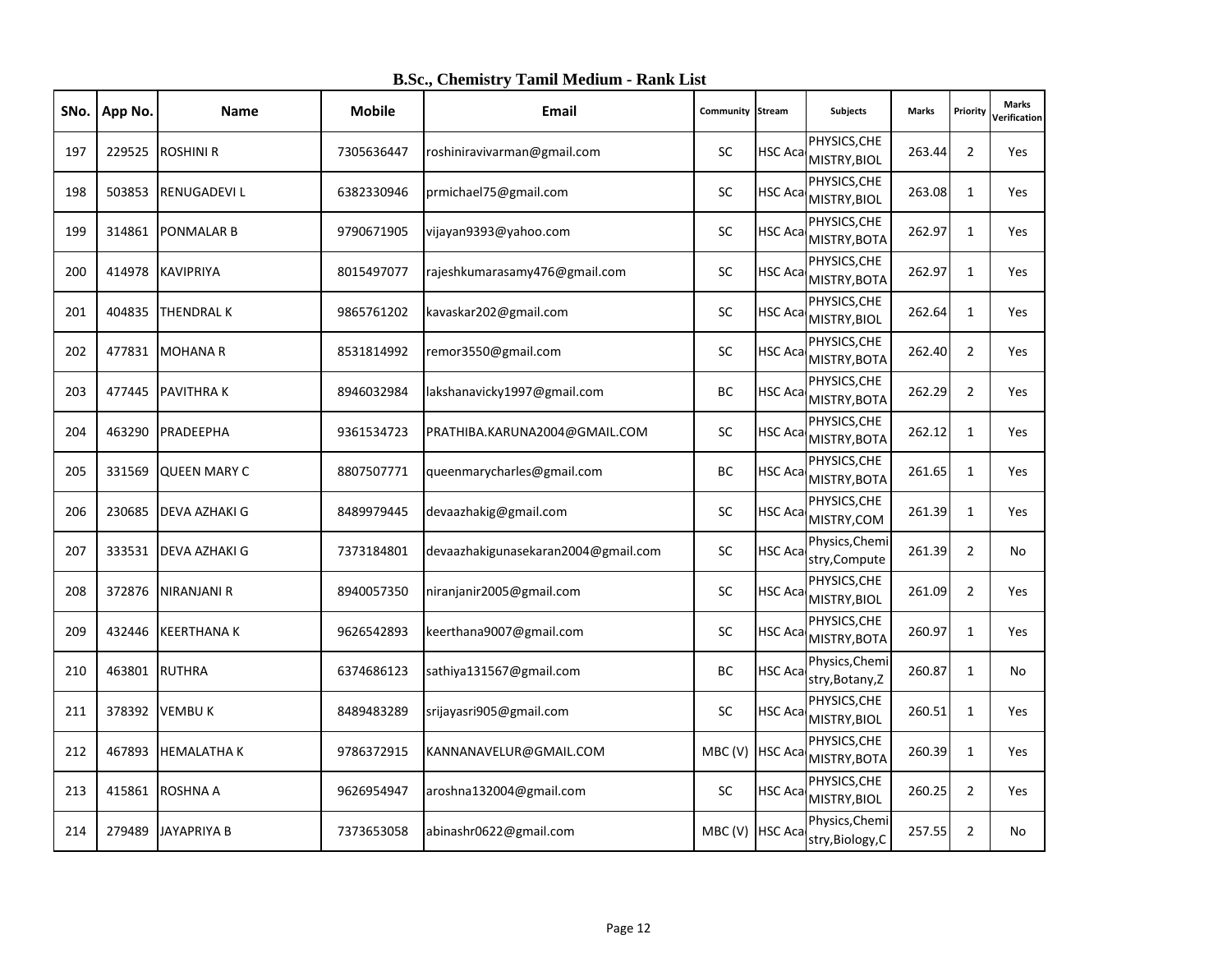| SNo. | App No. | <b>Name</b>         | <b>Mobile</b> | <b>Email</b>                     | Community Stream             |                 | Subjects                             | <b>Marks</b> | Priority       | <b>Marks</b><br>Verification |
|------|---------|---------------------|---------------|----------------------------------|------------------------------|-----------------|--------------------------------------|--------------|----------------|------------------------------|
| 215  | 351318  | <b>VAISHNAVI S</b>  | 9952861857    | vaishnavis051203@gmail.com       | SC                           | <b>HSC Aca</b>  | PHYSICS, CHE<br>MISTRY, BOTA         | 256.00       | 4              | Yes                          |
| 216  | 432618  | <b>MATHUMITHA E</b> | 9345771529    | ragavar615@gmail.com             | MBC (V) HSC Aca              |                 | PHYSICS, CHE<br>MISTRY, BOTA         | 255.54       | 3              | Yes                          |
| 217  | 479498  | YOGAPRIYA C         | 9566062517    | c.yogapriya2004@gmail.com        | <b>SC</b>                    | <b>HSC Aca</b>  | PHYSICS, CHE<br>MISTRY, COM          | 255.39       | $\mathbf{1}$   | <b>Yes</b>                   |
| 218  | 408687  | <b>VARSHINI R</b>   | 9150169509    | green9096@gmail.com              | <b>SC</b>                    | <b>HSC Aca</b>  | PHYSICS, CHE<br>MISTRY, BOTA         | 253.15       | 3              | Yes                          |
| 219  | 308843  | <b>NIVETHA A</b>    | 7550248483    | nivethasuvetha867@gmail.com      | <b>MBC AND</b><br><b>DNC</b> | HSC Aca         | PHYSICS, CHE<br>MISTRY, BOTA         | 252.68       | $\overline{2}$ | Yes                          |
| 220  | 418934  | <b>UMADEVIT</b>     | 9384318678    | umadevithirugnanam2004@gmail.com | MBC (V) HSC Aca              |                 | PHYSICS, CHE<br>MISTRY, BIOL         | 251.73       | $\overline{2}$ | Yes                          |
| 221  | 465701  | <b>RISHIKA R</b>    | 9626569791    | kumarv58936@gmail.com            | SC                           | HSC Aca         | Physics, Chemi<br>stry, Biology,     | 251.68       | 6              | No                           |
| 222  | 298812  | <b>SHARMILA A</b>   | 6380009490    | parathraj342@gmail.com           | <b>SC</b>                    | HSC Aca         | PHYSICS, CHE<br>MISTRY, BOTA         | 250.69       | $\overline{2}$ | Yes                          |
| 223  | 360687  | <b>GOBIKA G</b>     | 8526942130    | gobikagovindarajan2004@gmail.com | <b>SC</b>                    | HSC Aca         | PHYSICS, CHE<br>MISTRY, BIOL         | 250.22       | $\overline{2}$ | Yes                          |
| 224  | 453903  | PREETHA S           | 7639647747    | preethas3299@gmail.com           | <b>SC</b>                    | HSC Aca         | PHYSICS, CHE<br>MISTRY, BOTA         | 248.87       | $\mathbf{1}$   | <b>Yes</b>                   |
| 225  | 338933  | <b>SWATHIS</b>      | 8489979723    | venkatesan@gmail.com             | <b>SC</b>                    | HSC Aca         | PHYSICS, CHE<br>MISTRY, COM          | 248.81       | $\mathbf{1}$   | Yes                          |
| 226  | 454593  | <b>SUGANYA R</b>    | 9092519480    | suganyaravi124@gmail.com         | SC                           | HSC Aca         | Physics, Chemi<br>stry, Botany, Z    | 248.29       | $\overline{2}$ | No                           |
| 227  | 335829  | SINDHUBAIRAVI K     | 7530007687    | sindhubairavi23704@gmail.com     | <b>SC</b>                    | HSC Aca         | PHYSICS, CHE<br>MISTRY, BIOL         | 247.68       | $\overline{2}$ | Yes                          |
| 228  | 481661  | <b>KAVIYA S</b>     | 8270414871    | kaviya100704@gmail.com           | SC                           | HSC Aca         | PHYSICS, CHE<br>MISTRY, BIOL         | 245.55       | 1              | Yes                          |
| 229  | 350054  | <b>ARTHI G</b>      | 6369053968    | arthiganesan2505@gmail.com       | SC                           | HSC Aca         | PHYSICS, CHE<br>MISTRY, BIOL         | 245.26       | $\mathbf{1}$   | <b>Yes</b>                   |
| 230  | 483513  | <b>KAYALVIZHI A</b> | 8903291529    | kayalvizhi2574@gmail.com         | <b>SC</b>                    |                 | PHYSICS, CHE<br>HSC Aca MISTRY, BOTA | 244.69       | $\mathbf{1}$   | Yes                          |
| 231  | 495391  | <b>SWATHIS</b>      | 9787286553    | sudharamkathirai2002@gmail.com   | MBC (V) HSC Aca              |                 | PHYSICS, CHE<br>MISTRY, COM          | 243.21       | $\overline{2}$ | <b>Yes</b>                   |
| 232  | 490911  | <b>SUSITHRA G</b>   | 9361310376    | ktamil377@gmail.com              | <b>SC</b>                    | <b>HSC Acal</b> | Physics, Chemi<br>stry, Biology,     | 243.00       | 3              | No                           |

**B.Sc., Chemistry Tamil Medium - Rank List**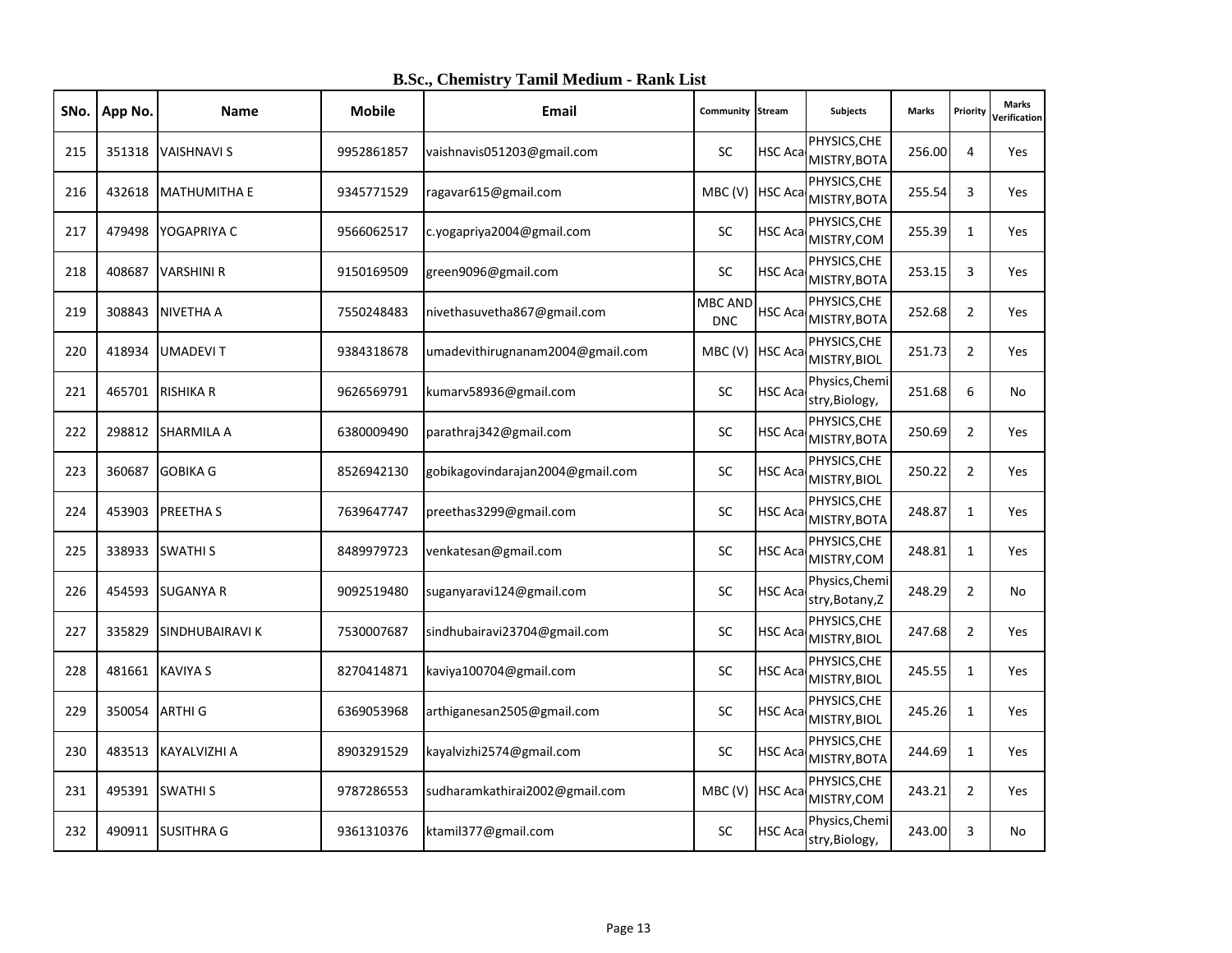| SNo. | App No. | <b>Name</b>            | <b>Mobile</b> | <b>Email</b>                     | Community Stream |                | Subjects                             | <b>Marks</b> | Priority       | <b>Marks</b><br>Verification |
|------|---------|------------------------|---------------|----------------------------------|------------------|----------------|--------------------------------------|--------------|----------------|------------------------------|
| 233  | 308667  | <b>ANITHA S</b>        | 8220687627    | udhayambrowsing@gmail.com        | SC               | <b>HSC Aca</b> | PHYSICS, CHE<br>MISTRY, BIOL         | 242.86       | $\mathbf{1}$   | Yes                          |
| 234  | 505830  | <b>DEVADHARSHINI M</b> | 6382330946    | ncicnclc1@gmail.com              | SC               | <b>HSC Aca</b> | Physics, Chemi<br>stry, Biology, G   | 242.79       | $\mathbf{1}$   | No.                          |
| 235  | 481393  | <b>KOWSALYA M</b>      | 9894768624    | kowsalyam02004@gmail.com         | MBC (V) HSC Aca  |                | PHYSICS, CHE<br>MISTRY, BIOL         | 239.85       | $\overline{2}$ | <b>Yes</b>                   |
| 236  | 238383  | PRASANNA               | 9629113103    | keyankeyan834@gmail.com          | BC               | <b>HSC Aca</b> | PHYSICS, CHE<br>MISTRY, BIOL         | 238.12       | 3              | Yes                          |
| 237  | 451634  | <b>SANDHIYA B</b>      | 8489248139    | sandhiyamano26@gmail.com         | <b>ST</b>        | <b>HSC Aca</b> | Physics, Chemi<br>stry, Biology,     | 238.00       | $\overline{2}$ | No                           |
| 238  | 340451  | <b>KAMALIS</b>         | 9159869510    | kamaliselladurai@gmail.com       | MBC (V) HSC Aca  |                | PHYSICS, CHE<br>MISTRY, BIOL         | 237.84       | $\overline{2}$ | Yes                          |
| 239  | 352567  | <b>DEVATHARSHINI</b>   | 6383713551    | srisevaiyagam@gmail.com          | SC               | HSC Aca        | PHYSICS, CHE<br>MISTRY, BIOL         | 237.66       | $\overline{2}$ | <b>Yes</b>                   |
| 240  | 473037  | <b>SANTHIYA T</b>      | 9865633828    | santhiyathangadurai02@gmail.com  | <b>SC</b>        | <b>HSC Aca</b> | Physics, Chemi<br>stry, Botany, Z    | 237.55       | 4              | No                           |
| 241  | 368040  | <b>ABINISHAT</b>       | 9047122672    | abinishatamilselvan@gmail.com    | <b>SC</b>        | HSC Aca        | PHYSICS, CHE<br>MISTRY, BOTA         | 237.54       | $\mathbf{1}$   | Yes                          |
| 242  | 469502  | <b>JAYASELVI J</b>     | 9095954990    | theivegan1979@gmail.com          | <b>SC</b>        | HSC Aca        | PHYSICS, CHE<br>MISTRY, BOTA         | 237.43       | $\mathbf{1}$   | <b>Yes</b>                   |
| 243  | 434109  | <b>RANJANI</b>         | 7538871437    | premiernidur@gmail.com           | MBC(V)           | <b>HSC Aca</b> | PHYSICS, CHE<br>MISTRY, COM          | 235.79       | $\mathbf{1}$   | Yes                          |
| 244  | 492229  | <b>LOGAVANIS</b>       | 9786240853    | logavanis1207@gmail.com          | SC               | HSC Aca        | PHYSICS, CHE<br>MISTRY, BOTA         | 235.72       | $\mathbf{1}$   | <b>Yes</b>                   |
| 245  | 307141  | DAYANARAJAKUMARI R     | 9865635878    | selvakumar5089@gmail.com         | <b>SC</b>        | HSC Aca        | PHYSICS, CHE<br>MISTRY, BIOL         | 234.80       | $\mathbf{1}$   | Yes                          |
| 246  | 439550  | VEERALAKSHMI R         | 9787764229    | veeralakshmi88@gmail.com         | <b>SCA</b>       | HSC Aca        | PHYSICS, CHE<br>MISTRY, COM          | 233.21       | $\overline{3}$ | Yes                          |
| 247  | 438669  | <b>NANDHINI D</b>      | 8667620411    | nandhinidharmenthiran7@gmail.com | <b>MBC</b>       | HSC Aca        | PHYSICS, CHE<br>MISTRY, BIOL         | 233.07       | $\mathbf{1}$   | <b>Yes</b>                   |
| 248  | 396584  | <b>MANASHA M</b>       | 9442933677    | venniladeva30@gmail.com          | <b>SC</b>        |                | PHYSICS, CHE<br>HSC Aca MISTRY, BIOL | 231.96       | $\overline{2}$ | Yes                          |
| 249  | 438150  | RAJALAKSHMI M          | 9943855524    | ammuammu8154@gmail.com           | <b>MBC</b>       | HSC Aca        | PHYSICS, CHE<br>MISTRY, BIOL         | 231.15       | $\mathbf{1}$   | <b>Yes</b>                   |
| 250  | 381838  | <b>KARTHIKA</b>        | 9790211046    | karthikarthikas083@gmail.com     | ST               |                | PHYSICS, CHE<br>HSC Aca MISTRY, BOTA | 230.80       | $\mathbf{1}$   | Yes                          |

**B.Sc., Chemistry Tamil Medium - Rank List**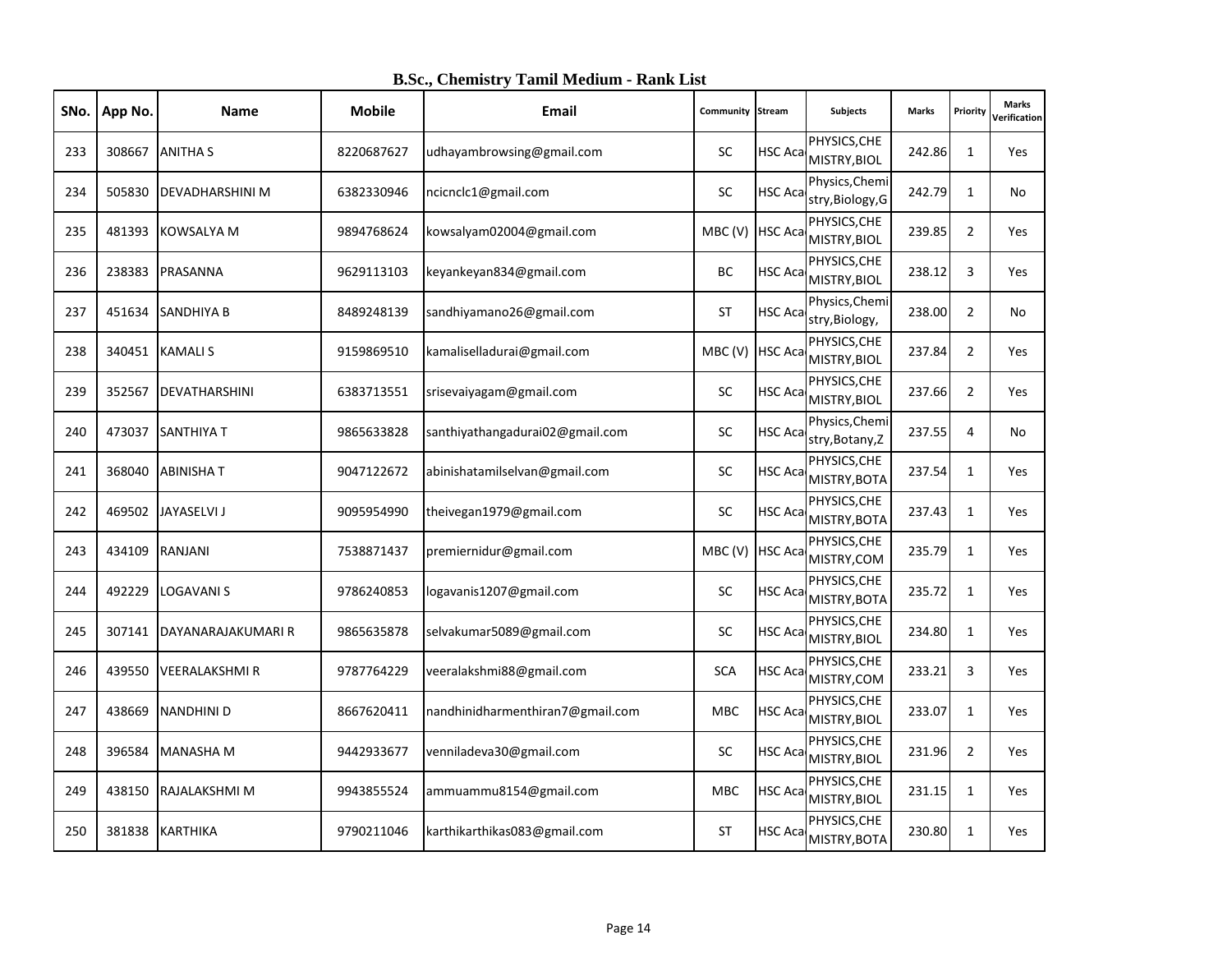| SNo. | App No. | <b>Name</b>          | <b>Mobile</b> | Email                           | <b>Community Stream</b> |                | Subjects                           | <b>Marks</b> | Priority       | <b>Marks</b><br>Verification |
|------|---------|----------------------|---------------|---------------------------------|-------------------------|----------------|------------------------------------|--------------|----------------|------------------------------|
| 251  | 362452  | <b>VINITHA S</b>     | 9790285923    | sepreetha739@gmail.com          | MBC (V) HSC Aca         |                | PHYSICS, CHE<br>MISTRY, BOTA       | 230.58       | $\mathbf{1}$   | Yes                          |
| 252  | 416415  | <b>THIRISHA M</b>    | 9360601778    | ramalingam180590@gmail.com      | SC                      | HSC Aca        | PHYSICS, CHE<br>MISTRY, BOTA       | 227.54       | $\mathbf{1}$   | Yes                          |
| 253  | 209595  | RUBA A               | 8056855885    | rajeshpkrajesh6@gmail.com       | <b>SC</b>               | HSC Aca        | PHYSICS, CHE<br>MISTRY, BOTA       | 225.26       | $\overline{2}$ | <b>Yes</b>                   |
| 254  |         | 419271 GOKILA R      | 9843962693    | gokilarenganathan2004@gmail.com | MBC (V) HSC Aca         |                | PHYSICS, CHE<br>MISTRY, BIOL       | 223.55       | $\mathbf{1}$   | Yes                          |
| 255  | 309918  | <b>MOUNIKA J</b>     | 7824962405    | vijayraghav270301@gmail.com     | SC                      | HSC Aca        | PHYSICS, CHE<br>MISTRY, BIOL       | 223.44       | $\mathbf{1}$   | Yes                          |
| 256  | 452685  | <b>VANITHA S</b>     | 7092715181    | vanitha032004s@gmail.com        | SC                      | HSC Aca        | PHYSICS, CHE<br>MISTRY, BOTA       | 223.09       | $\overline{2}$ | Yes                          |
| 257  | 373956  | MAGESHWARI M         | 9487972822    | muruganmagesh20048@gmail.com    | SC                      | HSC Aca        | PHYSICS, CHE<br>MISTRY, BOTA       | 221.84       | $\overline{3}$ | <b>Yes</b>                   |
| 258  | 400111  | <b>SUBHASRIM</b>     | 9677390299    | mahindranmahi234@gmail.com      | <b>SCA</b>              | HSC Aca        | Physics, Chemi<br>stry, Botany, Z  | 221.44       | $\mathbf{1}$   | No                           |
| 259  | 334158  | <b>KANAGAVALLIK</b>  | 9789391776    | kkanagavalli2002@gmail.com      | SC                      | HSC Aca        | Physics, Chemi<br>stry, Botany, Z  | 220.00       | $\mathbf{1}$   | No                           |
| 260  | 499372  | <b>AGALYA A</b>      | 6383100014    | dhilaninfotechpan@gmail.com     | <b>SC</b>               | HSC Aca        | Physics, Chemi<br>stry, Biology,   | 217.00       | 4              | No                           |
| 261  | 397157  | <b>THRISHAK</b>      | 9159867753    | thrisha25062003@gmail.com       | SC                      | HSC Aca        | Physics, Chemi<br>stry, Botany, Z  | 211.00       | $\mathbf{1}$   | No                           |
| 262  | 458013  | JAYALALITHA R        | 9385687414    | jayalalitha2662003@gmail.com    | MBC(V)                  | <b>HSC Aca</b> | Physics, Chemi<br>stry, Biology,   | 210.00       | $\overline{2}$ | No                           |
| 263  | 317871  | VIJAYASHANTHI M      | 9342627738    | vijayashanthim1210@gmail.com    | SC                      | HSC Aca        | Physics, Chemi<br>stry, Biology, C | 205.00       | $\mathbf{1}$   | No                           |
| 264  | 245028  | <b>BUVANESWARI R</b> | 9677819583    | rishs645@gmail.com              | SC                      | HSC Aca        | Physics, Chemi<br>stry, Biology,   | 199.00       | 3              | No                           |
| 265  | 201983  | <b>GAYATHRI P</b>    | 7397158148    | MADHAVANMADHAVAN28630@GMAIL.COM | MBC (V) HSC Aca         |                | Physics, Chemi<br>stry, Biology, C | 190.00       | 4              | No                           |
| 266  | 319971  | <b>KAVITHA A</b>     | 9751195598    | kavithaanandhan05@gmail.com     | MBC (V) HSC Aca         |                | Physics, Chemi<br>stry, Botany, Z  | 188.00       | $\mathbf{1}$   | No                           |
| 267  | 343943  | <b>DEEPIKAT</b>      | 9087449964    | thirukumarandeepika@gmail.com   | SC                      | HSC Aca        | Physics, Chemi<br>stry, Biology,   | 185.00       | $\mathbf{1}$   | No                           |
| 268  | 389361  | <b>VINOTHINI R</b>   | 9087978920    | thamizhigcar20@gmail.com        | <b>SC</b>               | HSC Aca        | Physics, Chemi<br>stry, Botany, Z  | 185.00       | $\overline{2}$ | No                           |

**B.Sc., Chemistry Tamil Medium - Rank List**